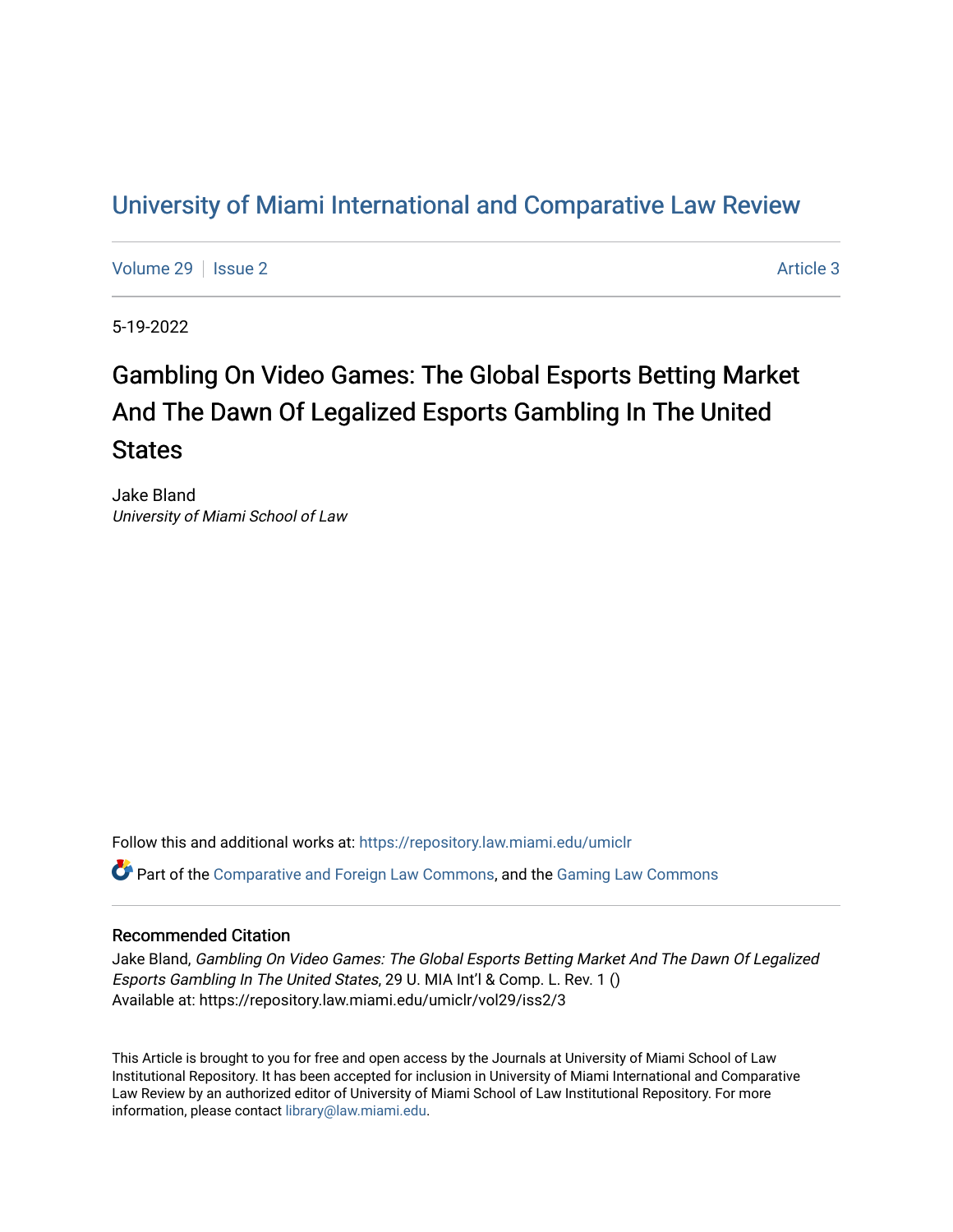# **GAMBLING ON VIDEO GAMES: THE GLOBAL ESPORTS BETTING MARKET AND THE DAWN OF LEGALIZED ESPORTS GAMBLING IN THE UNITED STATES**

#### *Jake Bland\**

#### ABSTRACT

This Note compares eSports gambling regulations in the United States with regulations implemented in various foreign countries. eSports is a rapidly growing form of sport competition centered around video games. Video games have been a widely popular form of entertainment spanning the globe for many years. However, treating video games as a professional sport and form of monetized competition is a very recent phenomenon in the global mainstream market. Like traditional sports such as football and basketball, eSports have garnered significant attention in the gambling market. Sports betting has long been prevalent in the underworld of the United States, but the recent Supreme Court repeal of the Professional and Amateur Sports Protection Act (PASPA) marked a historical development in legalized American sports gambling. This repeal has resulted in the legalization of betting for traditional sports in many jurisdictions; however, some states have been hesitant to also legalize eSports betting. As individual states continue paving the road to legalized and regulated sports betting, they should consider eSports gambling regulatory frameworks in jurisdictions like Isle of Man, the United Kingdom and South Korea as guidelines before adopting their own eSports wagering laws and regulations.

| II. FOUNDATION OF THE ESPORTS GAMBLING INDUSTRY 4  |  |
|----------------------------------------------------|--|
|                                                    |  |
|                                                    |  |
| III. UNITED STATES ESPORTS GAMBLING REGULATION  12 |  |
|                                                    |  |

<sup>\*</sup> J.D. Candidate, Class of 2022, University of Miami School of Law; B.A. 2018, University of Colorado, Boulder.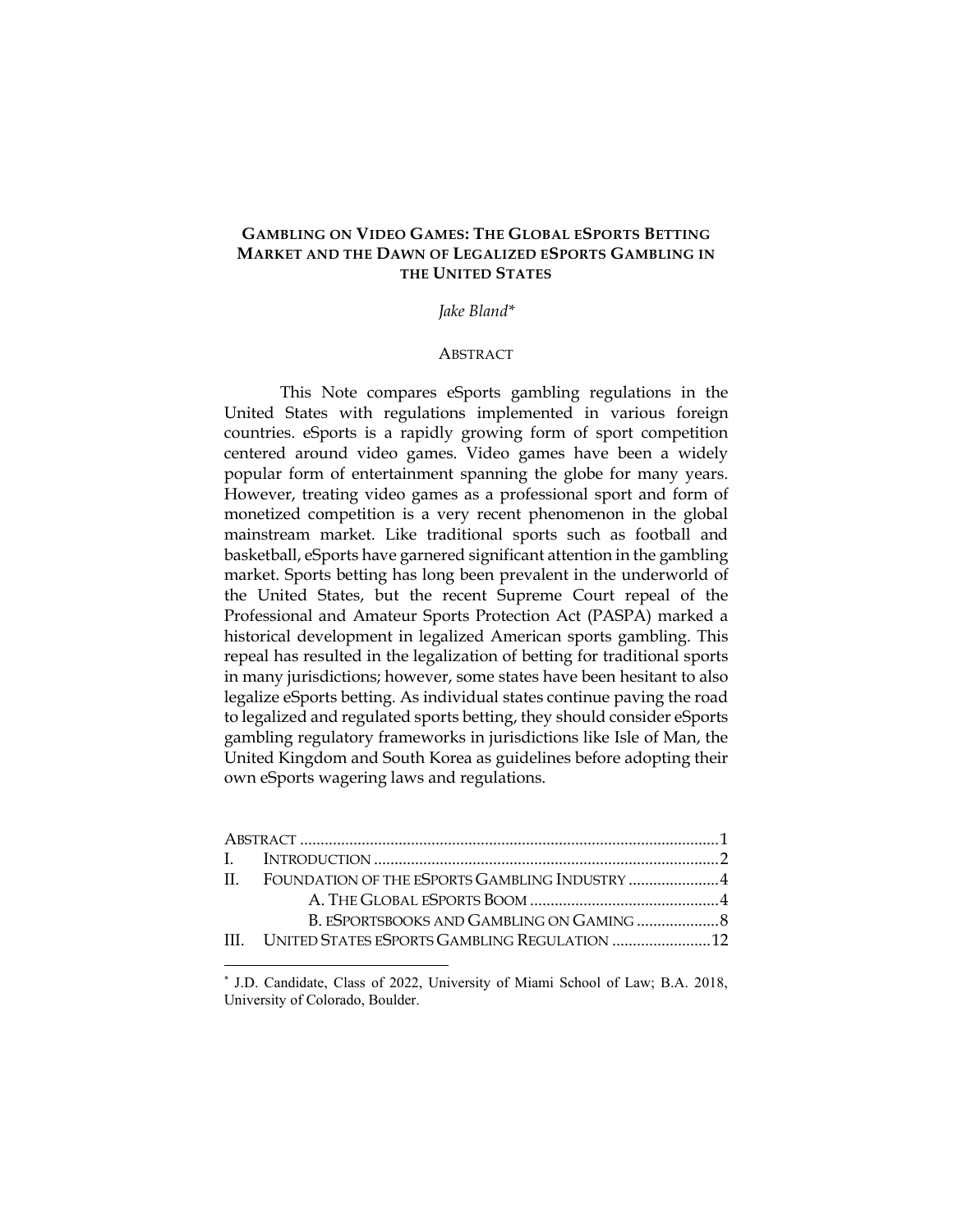# 2 U. MIAMI INT'L & COMP. L. REV. V. 29

|     | A. EARLY DAYS OF SPORTS BETTING IN THE UNITED       |  |
|-----|-----------------------------------------------------|--|
|     |                                                     |  |
|     |                                                     |  |
|     | C. PROFESSIONAL AND AMATEUR SPORTS PROTECTION       |  |
|     |                                                     |  |
|     | D. AMERICAN ESPORTS BETTING REGULATION 15           |  |
| IV. | INTERNATIONAL ESPORTS GAMBLING LAWS AND REGULATIONS |  |
|     |                                                     |  |
|     |                                                     |  |
|     |                                                     |  |
|     |                                                     |  |
| V.  | PROPOSAL: A BALANCED APPROACH TO ESPORTS BETTING    |  |
|     |                                                     |  |
| VI. |                                                     |  |
|     |                                                     |  |

# I. INTRODUCTION

eSports, short for electronic sports, and otherwise referred to as competitive or professional gaming, are a form of competition using video games as the medium.<sup>1</sup> Professional gamers compete either individually or with a team in organized events and tournaments for cash prizes.<sup>2</sup> "eSports" is a broad term encompassing all types of video games that are played at a competitive professional level.<sup>3</sup> The most popular eSports games include first-person shooters (FPS) such as Call of Duty and Counterstrike: Global Offensive, multiplayer online battle arena (MOBA) games such as League of Legends and Dota 2, fighter games like Mortal Kombat, and sports games like NBA 2K and Madden.<sup>4</sup> Playing video games as a form of entertainment has been globally popular for many years, but playing video games as a

<sup>&</sup>lt;sup>1</sup> DISCOVER ESPORTS, https://discoveresports.com/what-are-esports/ (last visited Oct. 7, 2020).

<sup>2</sup> *Id.*

<sup>3</sup> *Id.*

<sup>4</sup> Jared Ramsey, *Top 10 Esports Games of 2020: Biggest Prizes and Viewership*, LINEUPS (June 25, 2020, 4:59 PM), https://www.lineups.com/esports/top-10-esportsgames/.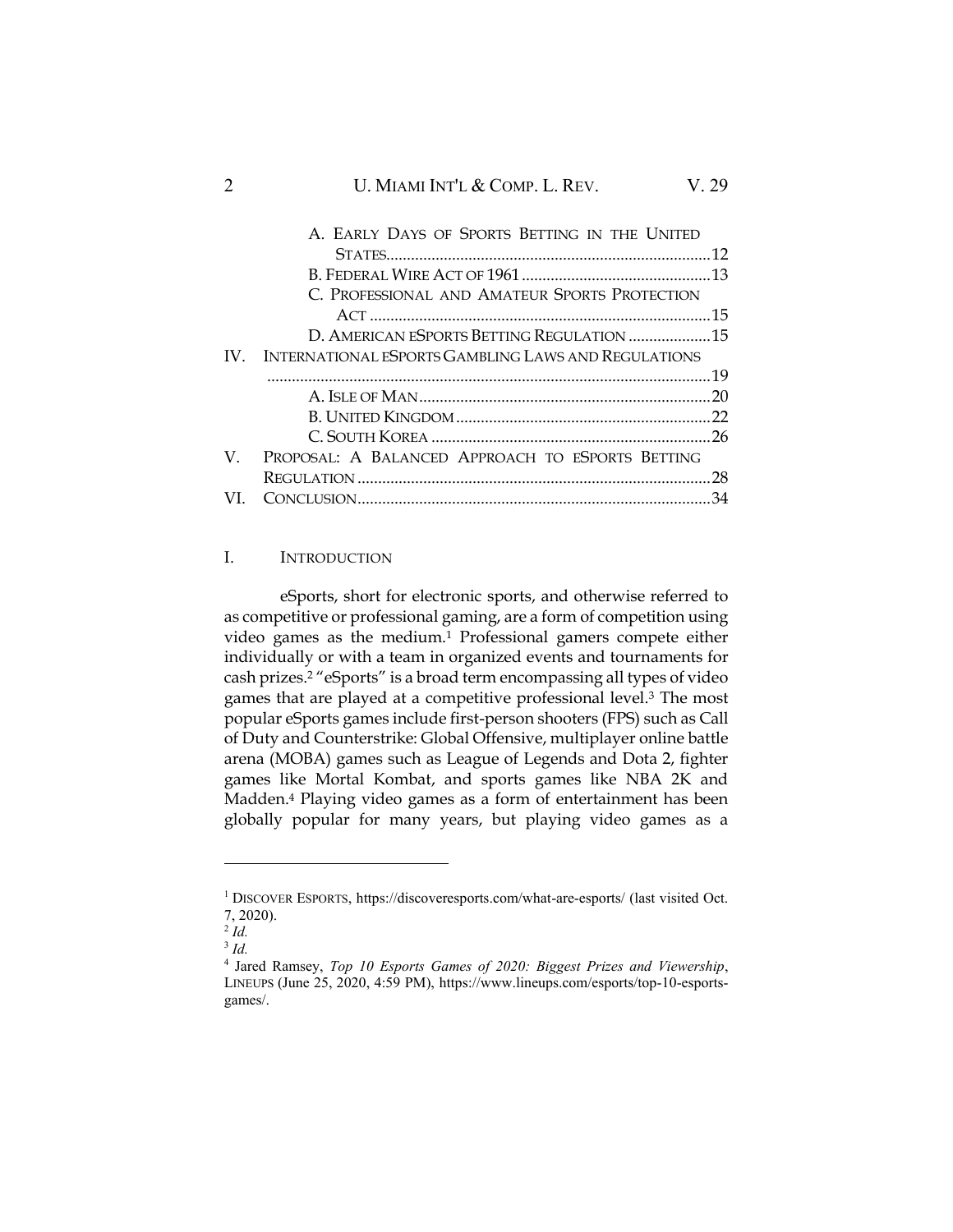professional sport and form of monetized competition is a very recent phenomenon in the global mainstream market.<sup>5</sup>

Similar to real-world sports such as football and basketball, eSports have started to gain traction in the global gambling industry.<sup>6</sup> The Supreme Court's repeal of the Professional and Amateur Sports Protection Act (PASPA) marked a historical milestone in legalized American sports gambling.<sup>7</sup> In many states across the U.S., bettors will no longer have to resort to illegal sportsbooks or offshore websites to place wagers.<sup>8</sup> The PASPA repeal has opened the floodgates of stateby-state betting legislation and full-service betting operations for traditional sports.<sup>9</sup> However, the outlook for regulated eSports betting remains unclear due to unique concerns eSports present to American lawmakers and gambling regulators.<sup>10</sup> While the regulated sports gambling industry is in its infancy in the U.S., various foreign countries have enacted eSports gambling regulations in addition to those for traditional sports.<sup>11</sup> eSports gambling is by no means a new concept internationally, but its popularity and presence in the United States is a recent development.<sup>12</sup> The countries that have embraced eSports gambling have implemented regulations that can offer

<sup>5</sup> *See* VB Staff, *The Esports Surge – and the Massive Opportunities Behind it (VB Live)*, VENTURE BEAT (May 24, 2018, 4:10 AM) https://venturebeat.com/2018/05/24/ the-esports-surge-and-the-massive-opportunities-behind-it-vb-live/.

<sup>6</sup> Mitch Reames, *The History of Esports Betting*, ESPORTZ NETWORK (Feb. 3, 2020) https://www.esportznetwork.com/the-history-of-esports-betting/.

<sup>7</sup> Murphy v. NCAA, 138 S. Ct. 1461, 1472 (2018).

<sup>8</sup> *Id.*

<sup>9</sup> *Id.*

<sup>&</sup>lt;sup>10</sup> Derek Helling, *States Need To Move To Approve Esports Betting - And Quickly*, THE LINES (Mar. 13, 2020), https://www.thelines.com/esports-betting-states-legal/; *see also* Cody Luongo, ESI Gambling Report: The Counter-Strike effect and preser ving integrity online, ESI Esports Insider (Oct. 13, 2020), *https://esportsinsider.com/ 2020/10/esi-gambling-report-the-counter-strike-effect-and-preserving-integrityonline/*.

<sup>11</sup> *Is Esports Betting Legal?*, GAMOPO, https://www.gamopo.com/countries/ (last visited Nov. 10, 2020).

<sup>&</sup>lt;sup>12</sup> George Miller, *Global boom in esports betting will continue post-pandemic, according to FansUnite*, EUROPEAN GAMING (Oct. 13, 2020), https://europeangaming. eu/portal/latest-news/2020/10/13/79349/global-boom-in-esports-betting-will-continu e-post-pandemic-according-to-fansunite/ (emphasizing that offshore books are already successfully offering eSports wagering options to U.S. customers, showing enormous economic potential that American states will not be able to ignore).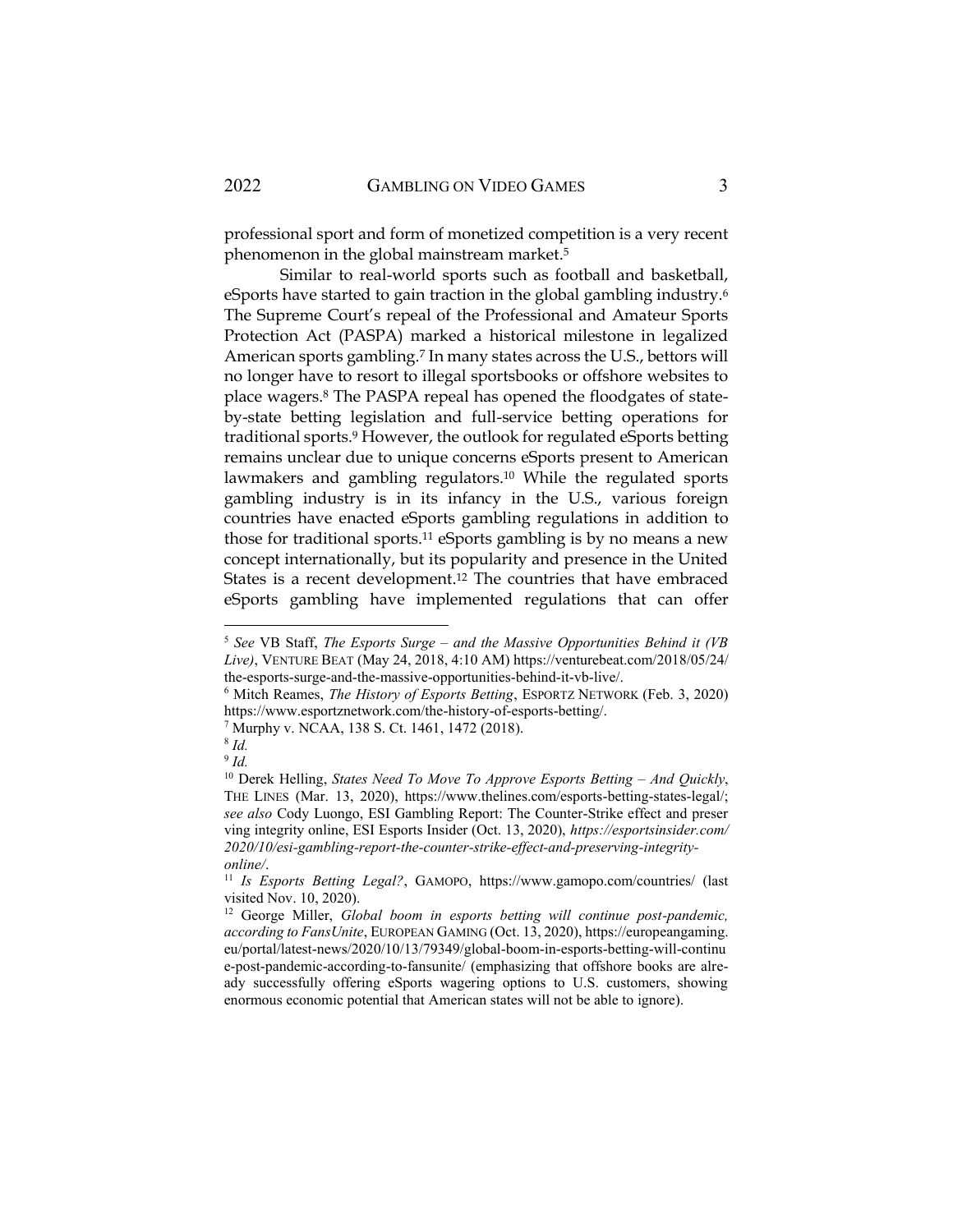guidance to American states as they move towards building a legislative framework.

Part II of this Note will provide an introduction to the history and current state of the eSports industry, the developing eSports gambling market, and the legal and ethical issues surrounding eSports gambling. Part III will present the United States' approach to sports betting regulation and more specifically, the current legal affairs and trends surrounding eSports betting. Part IV will explore the global eSports gambling sector and analyze legal frameworks established in foreign jurisdictions. Part V will provide a comparative analysis between the American approach and international approaches to eSports wagering and provide suggestions for future laws and regulations in the United States. As federal gambling restrictions are loosened, American states have a unique opportunity to capitalize on the exponential growth and promising future of eSports by adopting gambling laws that mutually serve the interests of consumers and bookmakers.

#### II. FOUNDATION OF THE ESPORTS GAMBLING INDUSTRY

A. The Global eSports Boom

The global video game industry—encompassing the development, marketing, and monetization of video games—is forecast to generate \$159.3 billion in 2020, with almost half of consumer spending emerging from China and the United States.<sup>13</sup> The eSports industry is mirroring the significant growth of the video game industry in general. As video games become more mainstream, consumers naturally become more interested in watching the most skilled professionals compete head-to-head, similar to watching a televised NFL or NBA game. The surge in consumer interest has created motivation for companies to capitalize on this demand by

<sup>13</sup> Tom Wijman, *The World's 2.7 Billion Gamers Will Spend \$159.3 Billion on Games in 2020; The Market Will Surpass \$200 Billion by 2023*, NEWZOO (May 8, 2020), https://newzoo.com/insights/articles/newzoo-games-market-numbers-revenues-andaudience-2020-2023/.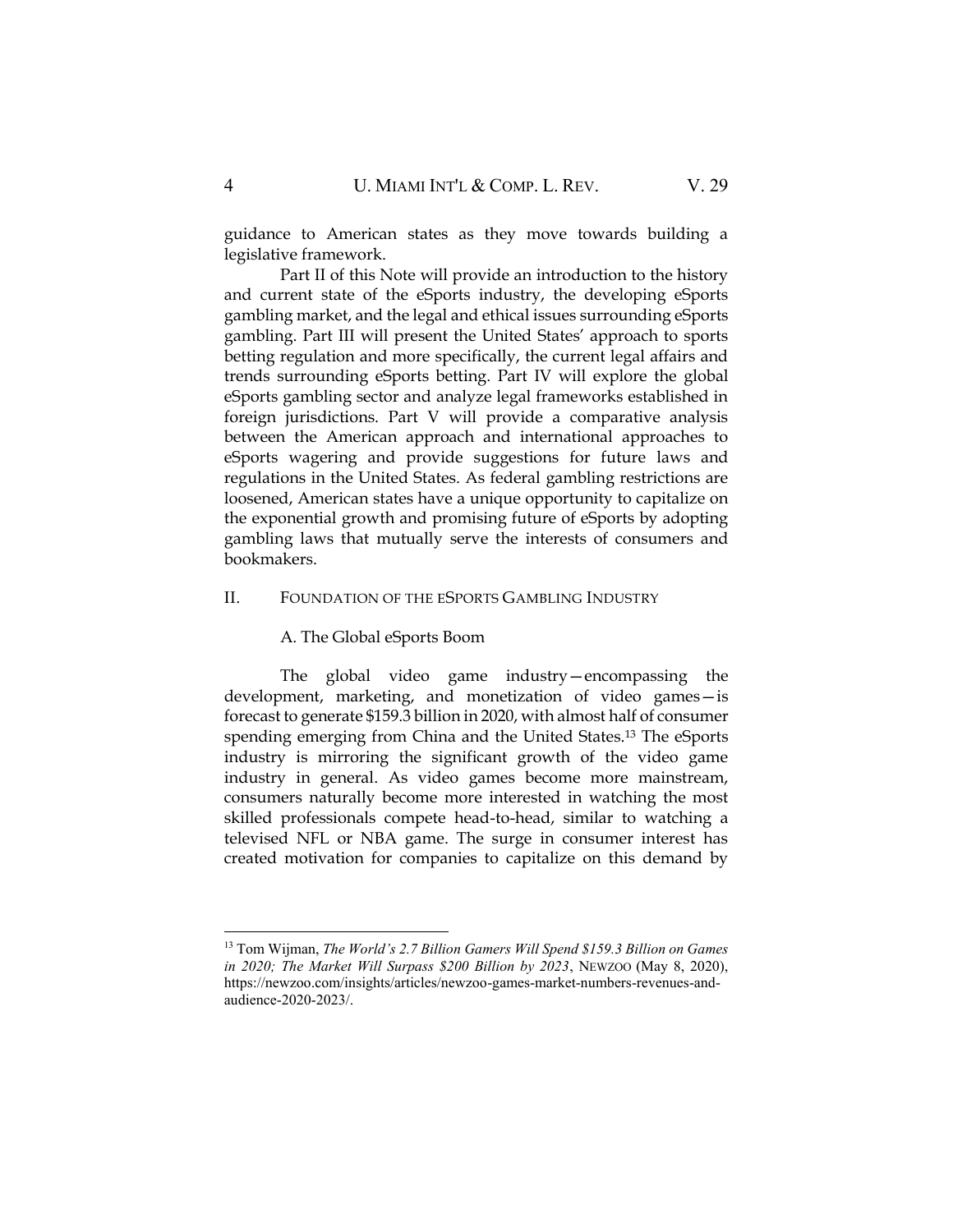investing in the eSports industry.<sup>14</sup> eSports' popularity boom has not happened overnight. Some regions of the world, such as South Korea, have embraced and promoted this phenomenon for years, but various developments have caused eSports' recent surge in markets where eSports were relatively unknown just a decade ago.<sup>15</sup>

Before navigating legal issues in the world of eSports and gambling, it is useful to understand the general history of eSports' rise to prominence. The first recorded video game competition for a material prize occurred at Stanford University in 1972.<sup>16</sup> Playing Spacewar, a space combat game, five students competed for an annual subscription to Rolling Stone Magazine.<sup>17</sup> As the 1980s rolled around, gaming companies like Atari started hosting larger tournaments, attracting thousands of participants and the media's attention.<sup>18</sup> The 1990s transformed eSports; the birth of the internet and worldwide web enabled online competition, vastly increasing interconnectivity between gamers.<sup>19</sup>

Throughout the 1990s, PC games grew in popularity and companies like Nintendo and Blockbuster began sponsoring world championship events.<sup>20</sup> Additionally, the Cyberathlete Professional League (CPL), the first major gaming league, was founded in 1997 and awarded revolutionary cash prizes of up to \$15,000.<sup>21</sup> Despite these important developments, competitive gaming was still very underground and unknown in most places at this point. At the turn of the millennium, even larger international tournaments such as the World Cyber Games and Electronic Sports World Cup were founded,

<sup>14</sup> Billy Studholme, *Esports Investment Report: \$324.9m Committed in October 2020*, ESPORTS INSIDER (Nov. 3, 2020), https://esportsinsider.com/2020/11/esports-investme nt-oct/.

<sup>15</sup> YELLOW ZEBRA SPORTS, *Why is eSports so Popular? (What You Haven't Considered)*, https://yellowzebrasports.com/why-is-esports-so-popular/ (last visited Nov. 10, 2020).

<sup>16</sup> *Id.*

<sup>17</sup> *Id.*

<sup>18</sup> BOUNTIE GAMING, *The History and Evolution Of Esports*, (Jan. 3, 2018), https: //medium.com/@BountieGaming/the-history-and-evolution-of-esports-8ab6c1cf325 7.

<sup>19</sup> *Id.*

<sup>20</sup> *Id.*

<sup>21</sup> *Id.*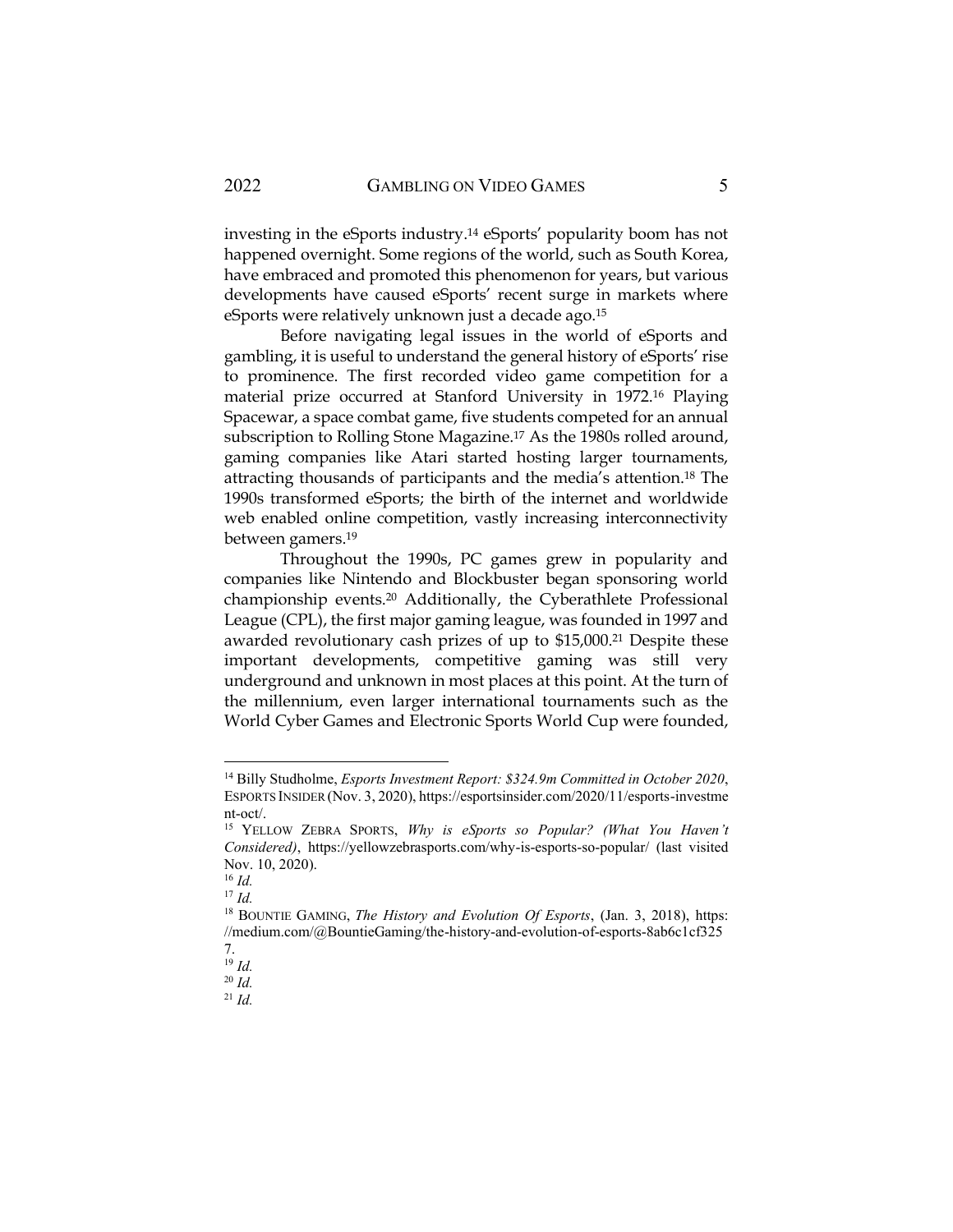followed by influential companies such as Major League Gaming (MLG).<sup>22</sup>

South Korea's role in expanding eSports' legitimacy and popularity worldwide cannot be understated. In 2000, the South Korean government founded the Korea eSports Association (KeSPA) with the intention of managing eSports in the country.<sup>23</sup> KeSPA were responsible for regulating and sanctioning eSports competitions in South Korea and creating the professional StarCraft league known as the Proleague.<sup>24</sup> Furthermore, South Korean cable companies began broadcasting eSports competitions during the early 2000s.<sup>25</sup> This movement sparked by OnGameNet (OGN) and MBCGame proved to be far ahead of its time—companies that currently dominate the video game streaming industry, such as Twitch.tv, did not launch until years later.<sup>26</sup> The cultural acceptance of eSports in South Korea combined with the South Korean government's efforts to market and regulate the industry set the pace for the future international eSports ecosystem.<sup>27</sup>

After gaining momentum throughout the 2000s and early 2010s, the continued development of accessible broadband internet and efficient streaming technologies have rapidly propelled eSports' growth in recent years.<sup>28</sup> The successes of online streaming services such as Twitch, YouTube, Caffeine, and Facebook Gaming have significantly helped deliver eSports exposure to a global audience. Twitch has undoubtedly contributed the most to eSports' global expansion. Termed the "ESPN of eSports," Twitch has attracted a massive viewer base and dominates the market for broadcasting major eSports events.<sup>29</sup> In fact, Twitch is so popular that it is now integrated directly into new software releases from major game developers such

<sup>22</sup> *Id.*

<sup>23</sup> Michael Moriarity, *Esports In South Korea*, PINNACLE (Apr. 8, 2020), https://www. pinnacle.com/en/esports-hub/betting-articles/educational/esports-south-korea/egl2ag mhdcz6zl3p.

<sup>24</sup> *Id*.

<sup>25</sup> *Id*.

<sup>26</sup> *Id.*

<sup>27</sup> Murphy v. NCAA, 178 S. Ct. 1461, 1472 (2018).

<sup>28</sup> Studholme, *supra* note 14.

<sup>29</sup> Ben Popper, *Field of Streams: How Twitch Made Video Games A Spectator Sport*, THE VERGE (Sept. 30, 2013, 9:00 AM), https://www.theverge.com/2013/9/30/471976 6/twitch-raises-20-million-esports-market-booming.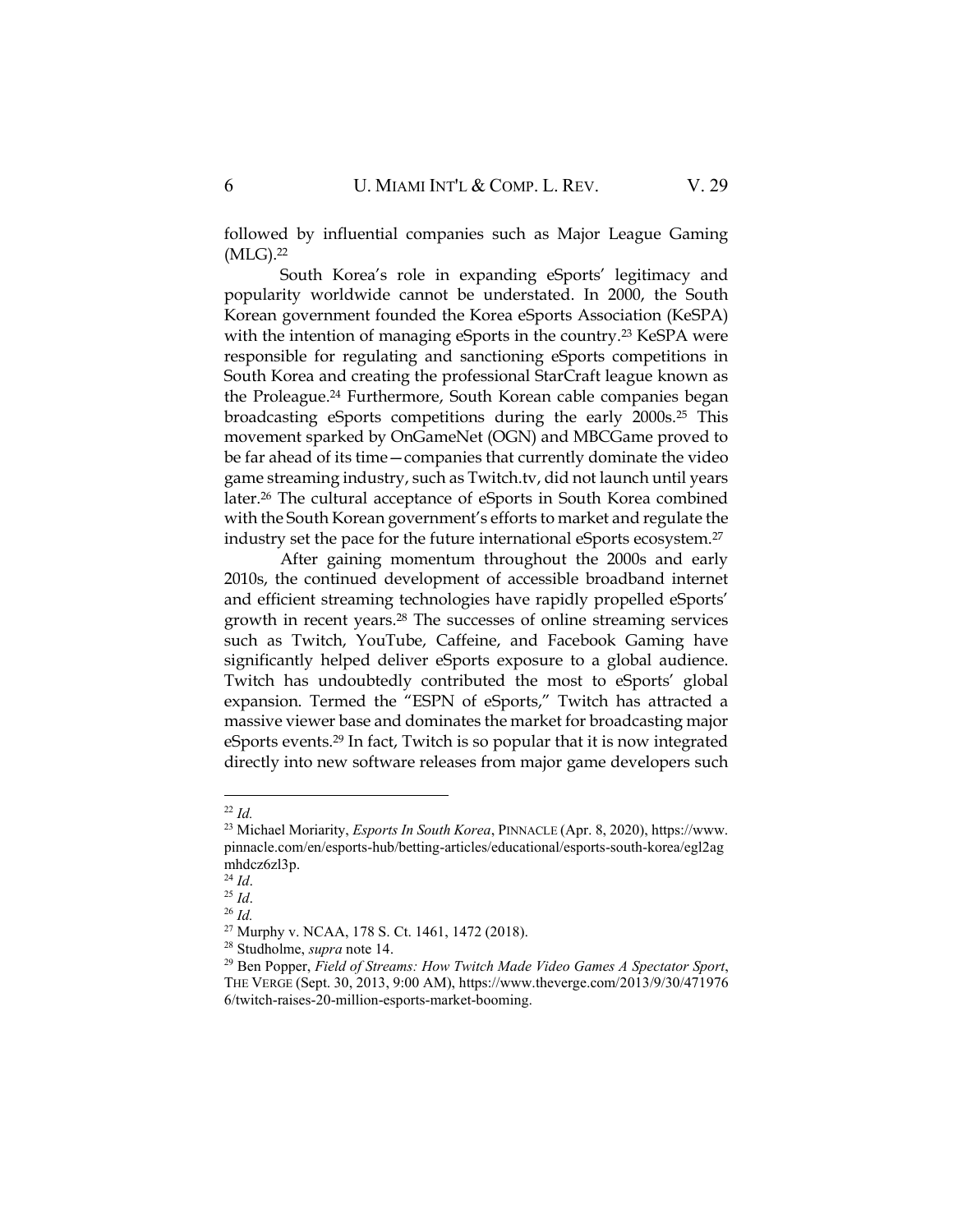as Blizzard and the hardware of consoles like Microsoft's Xbox and Sony's PlayStation.<sup>30</sup>

Over the past few years, eSports has truly become a spectator sport and form of entertainment for consumers.<sup>31</sup> According to Newzoo's Global eSports Market Report 2020, the total eSports audience in 2020 was projected to grow to 495 million viewers, an 11.7% increase from 2019, and global eSports revenues were projected to grow to \$1.1 billion in 2020, a 15.7% increase from 2019.<sup>32</sup> eSports professionals are no longer competing for Rolling Stone Magazine subscriptions, as annual prize pools for games such as Dota 2 and Call of Duty have surged into the multi-millions. In 2019, 16-year-old American Kyle Giersdorf took home US\$3 million as Fortnite World Cup champion<sup>33</sup>, with an entire prize pool worth US\$40 million.<sup>34</sup>

As tournament prize pools, streaming revenues, and sponsorship revenues explode, the eSports gambling market is beginning to boom across the globe. The growth of eSports as a spectator sport and mainstream form of entertainment has attracted millions of new fans and viewers to prominent events. Monetary sports wagering is synonymous with nearly any form of live sporting competition and oddsmakers are constantly seeking new ways and opportunities to

diversify their offerings. In many American states, whether legislators are willing to adopt favorable laws and regulations in order to capitalize on the legitimate demand for an eSports betting market remains to be seen.

<sup>30</sup> *Id.*

<sup>31</sup> *Id.*

<sup>32</sup> *Newzoo Global Esports Market Report 2020*, NEWZOO, https://newzoo.com/insights /trend-reports/newzoo-global-eSports-market-report-2020-light-version/.

<sup>33</sup> Derrick Bryson Taylor & Niraj Chokshi, *This Fortnite World Cup Winner is 16 and \$3 Million Richer*, N.Y. TIMES (July 29, 2019), https://www.nytimes.com/2019/07/ 29/us/fortnite-world-cup-winner-bugha.html.

<sup>34</sup> Kevin Webb, *Epic Games Is Hostin Its First-Ever Fortnite World Cup*, *Where It Plans To Award \$40 Million To The World's Best Players*, BUSINESS INSIDER (Apr. 3, 2019), https://www.businessinsider.com/fortnite-world-cup-prize-money-schedule-2 019-4.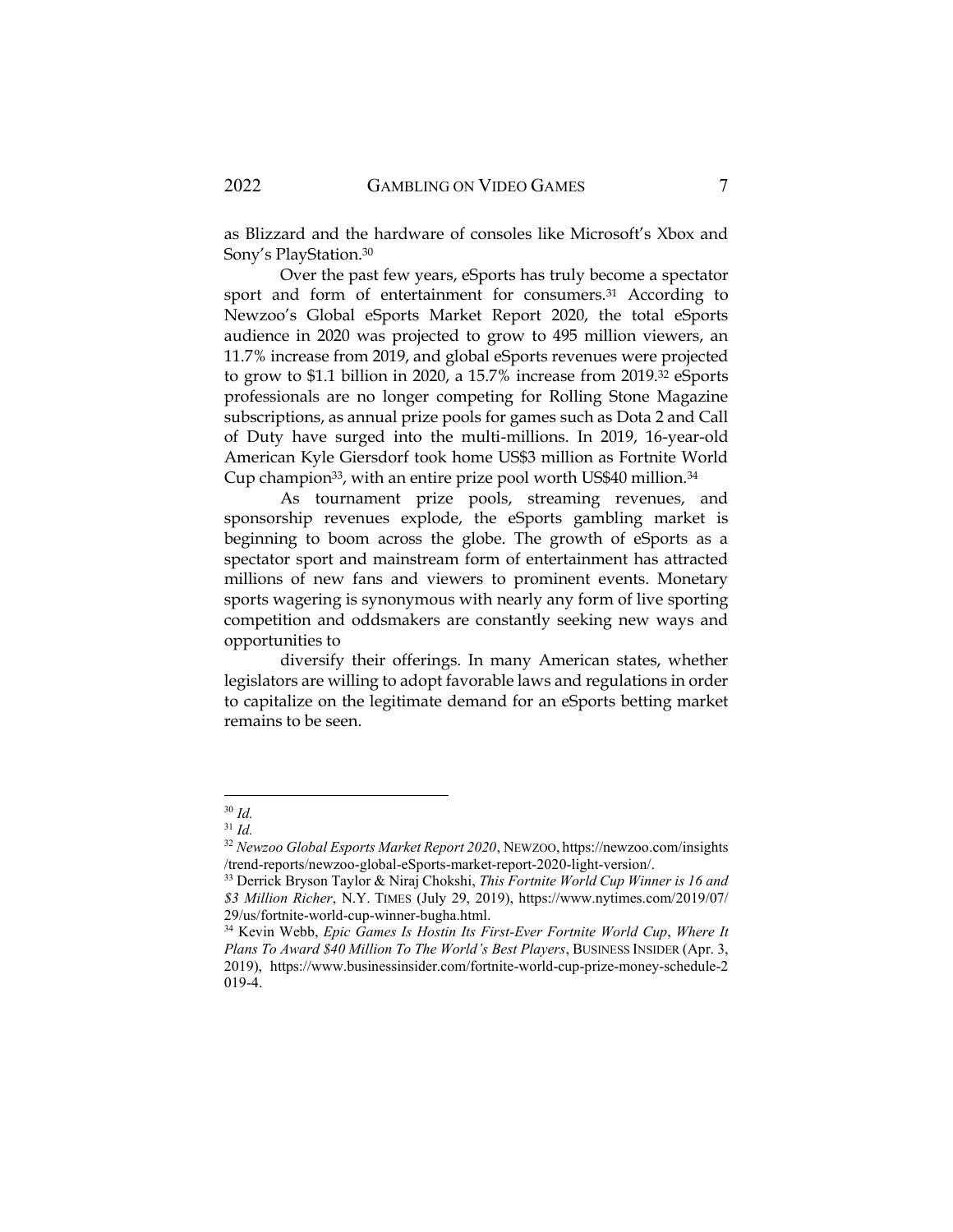Traditional sportsbooks and eSportsbooks, sportsbooks that are specifically geared to offering eSports odds, only recently began handicapping eSports events.<sup>35</sup> The gambling industry was, and partially continues to be, skeptical of eSports' legitimacy and integrity.<sup>36</sup> Similar to traditionally popular betting sports, some bookmakers now provide numerous odds for different types of monetary wagers on eSports. <sup>37</sup> Monetary wagering is the type of gambling this Note primarily addresses. eSports has a complicated history with a style of betting known as "skins gambling," which will briefly be considered later in this Note. However, the present and future of regulated eSports gambling is and primarily will be driven on the growth of monetary, real money wagering. The most common forms of eSports betting offers are outright bets, match bets, handicap bets, accumulator bets, and special bets.<sup>38</sup> Many of these bets mimic those offered for traditionally popular betting sports.<sup>39</sup>

Recently, many gamblers who bet on close contact sports like basketball and soccer were forced to pursue new avenues in the wake of the COVID-19 pandemic. While traditional in-person sports were suspended for months on end, eSports were able to carry on given their digital nature and flexibility in delivering online competition.<sup>40</sup> Mandatory stay-at-home orders, rules, and regulations across the globe forced people, including gamblers, into a "new online and

<sup>&</sup>lt;sup>35</sup> Until 2017, "skins betting" was the most popular form of gambling on eSports. In 2017, skins betting was essentially banned, and the eSports betting offer became as diverse as the betting offer for popular betting sports. *History of eSports Betting*, ESPORTSBETTING.ORG, https://www.e-sportsbetting.org/guide/history/.

<sup>36</sup> *See id.*; *see also* Jeremiah Booker, *5 Reasons Why States are Reluctant About Esports Betting*, BEST US CASINOS (Sept. 11, 2020), https://www.bestuscasinos.org/ blog/why-states-are-reluctant-about-esports-betting/.

<sup>37</sup> Stephen Crystal, Esq. & Jeremy Smith, *eSports Betting The Past and Future*, ESPORTS ENTERTAINMENT GROUP (Sept. 2017), https://esportsentertainmentgroup. com/wp-content/uploads/2018/04/eSportsBetting-ThePastandFuturev3.pdf. <sup>38</sup> *Id.*

<sup>39</sup> *Id.*

<sup>40</sup> *See* Mike Stubbs, *Coronavirus Has Caused A Boom In Esports Betting*, FORBES (May 13, 2020, 9:40 AM), https://www.forbes.com/sites/mikestubbs/2020/05/13/coro navirus-has-caused-a-boom-in-esports-betting/?sh=127c90156b0a.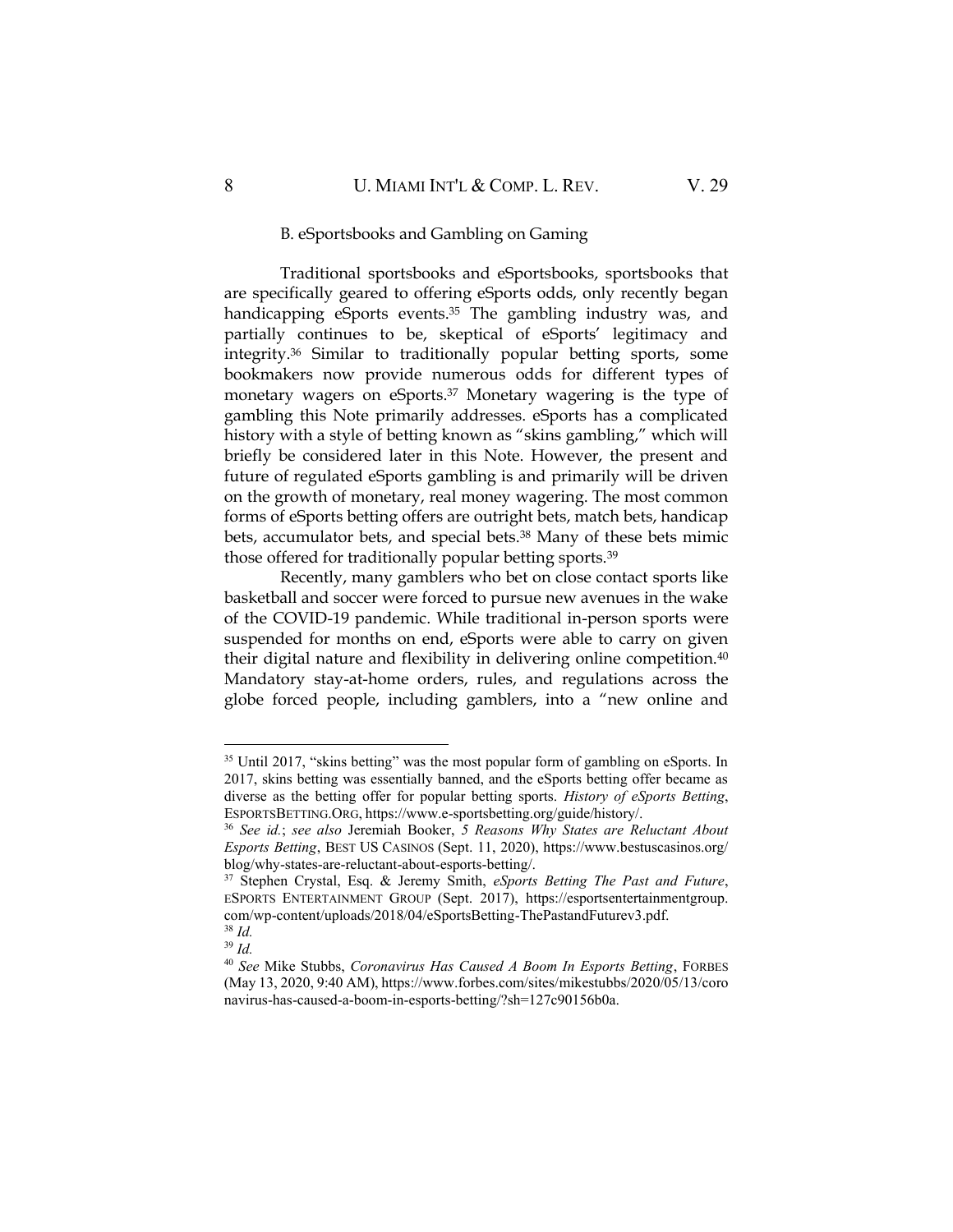digital paradigm."<sup>41</sup> Even before the pandemic began in 2020, the eSports gambling market was experiencing a major influx of revenue.<sup>42</sup> With skyrocketing demand due to the pandemic, eSports global gambling revenue is set to double to US\$14 billion in 2020, and research shows this global growth should persist in coming years.<sup>43</sup>

Currently, the most prominent eSportsbooks are licensed and operated overseas. Favorable gambling regulations have created massive opportunities for foreign online gambling companies and local governments. The current eSports gambling hubs include the United Kingdom, Australia, and various countries throughout Asia.<sup>44</sup> Additionally, Isle of Man, a self-governing British crown dependency and sovereign state of the United Kingdom, has established itself has a very attractive place for eSports and online gambling companies to become incorporated and licensed because of the Isle's businessfriendly gaming laws.<sup>45</sup> It is important to note that the majority of eSports gambling takes place online, rather than at in-person casinos.<sup>46</sup>

<sup>46</sup> *Research Shows Growing Interest In eSports Gambling, supra* note 43.

<sup>41</sup> Sebastian Scheplitz, *Is 2020 A Glorious Year For The Esports Betting Industry?*, TRANSLATION ROYALE (July 22, 2020), https://www.translationroyale.com/what-youneed-to-know-about-the-2020-global-esports-industry/.

<sup>&</sup>lt;sup>42</sup> In 2019, the global eSports gambling market generated over \$7 billion of revenue, more than eSports itself. *See* Cody Luongo, *ESI Gambling Report: Integrity, Regulation, Protection In Fast-Growing Esports Betting Market*, ESPORTS INSIDER (May 15, 2020), https://esportsinsider.com/2020/05/esi-gambling-report-integrityregulation-protection-in-fast-growing-esports-betting-market/.

<sup>&</sup>lt;sup>43</sup> During the early months of the Covid-19 crisis, 2CV and ProdegeMR surveyed 1,028 gamblers aged 18–64 and discovered that 36 percent bet on eSports, with 30 percent of these eSports gamblers who bet on eSports for first time within the past month. The survey importantly discovered that 22 percent of the surveyed gamblers who had not tried eSports wagering before the pandemic were interested in betting in the future. *Research Show Growing Interest In eSports Gambling*, PRODEGE (Apr. 18, 2020), https://www.prodege.com/research-shows-growing-interest-in-esports-gambli ng/.

<sup>44</sup> *Esports Betting Laws*, ESPORTSBETTING.ORG, https://www.e-sportsbetting.org/ country/.

<sup>&</sup>lt;sup>45</sup> The Isle of Man sees its jurisdiction as playing a major role in enabling businesses to benefit from its laws that embrace the eSports sector. The Isle of Man's online gambling operations are overseen by Digital Isle of Man, which aspires to continue to build the small island's reputation as an eSports gambling hub. *See Digital Matters: The Explosive Boom in Esports*, DIGITAL ISLE OF MAN, https://www.digitalisleof man.com/news/digital-matters-the-explosive-boom-in-esports/.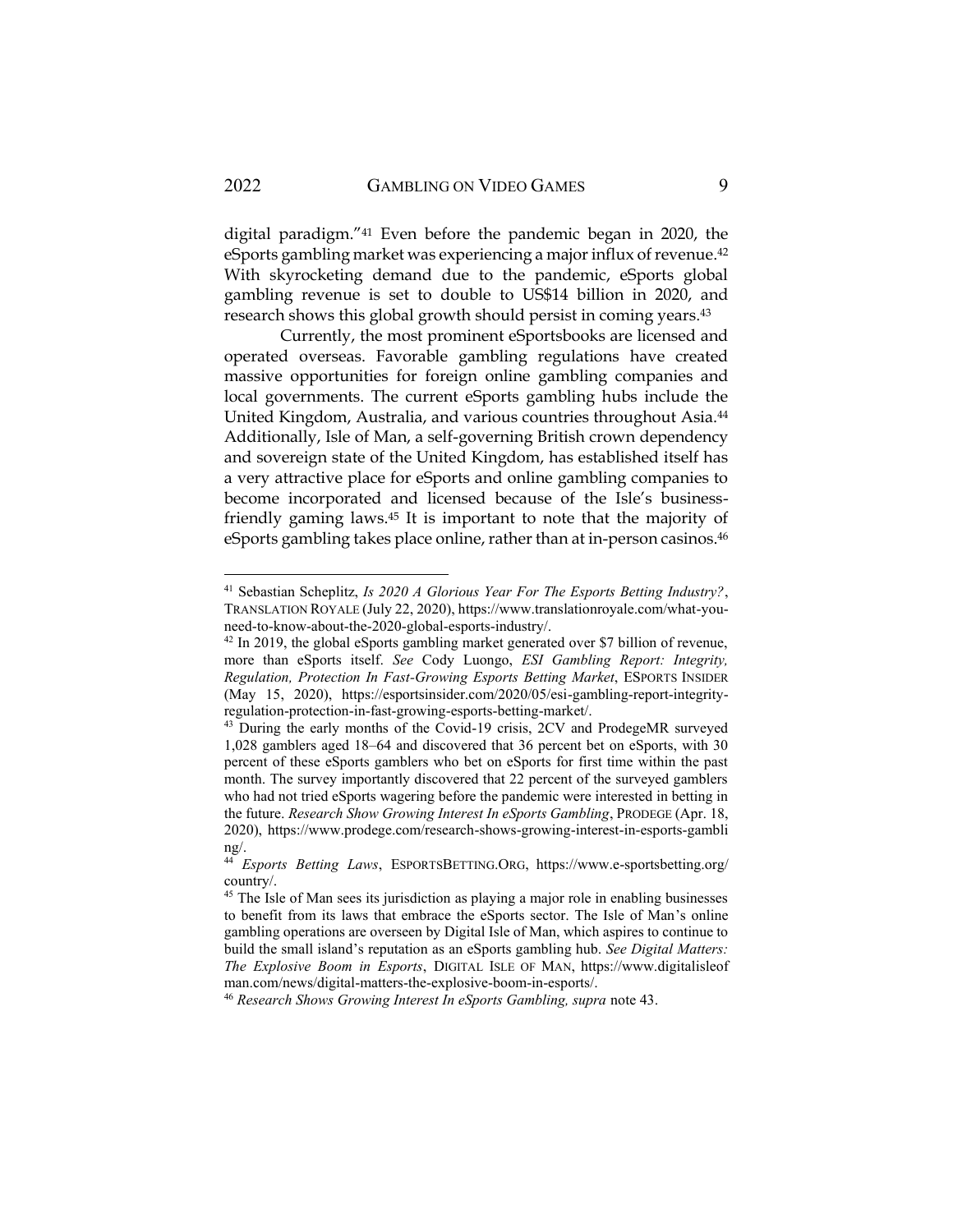Online sportsbooks enable people living in countries where in-person gambling outlets are inaccessible to place wagers on platforms owned and operated by international entities.<sup>47</sup>

Online gambling is quickly evolving the industry, as the ease and efficiency of placing bets from a phone or personal computer is often preferable to traveling in person to a casino. Smaller jurisdictions like Isle of Man, Malta, and Curacao have passed specific laws making it legal for foreign-based companies to operate online betting and gaming services.<sup>48</sup> Other jurisdictions are rushing to regulate the online gambling industry for a few important reasons.<sup>49</sup> First, regulation can help ensure that people are safely depositing money and placing bets with trustworthy organizations.<sup>50</sup> Next, proper regulation helps ensure that online gambling platforms are operated lawfully and ethically, ultimately protecting consumers from being treated unfairly.<sup>51</sup> However, boosting the local economy and collecting immense tax revenues is arguably some governments' biggest motivation for the emphasis on legalized online gambling. When gamblers place bets with foreign online gaming companies, the domestic jurisdiction is unable to yield the significant tax revenues generated from these gaming activities.<sup>52</sup> Taxing casino-based sportsbooks' and online sports gambling sites' gross gaming revenue (GGR) results in millions of tax dollars annually.<sup>53</sup>

<sup>&</sup>lt;sup>47</sup> Online, remote platforms have made monitoring and regulating gambling increasingly difficult for governing bodies. Generally, a government always collects tax revenues generated from its multi-million, if not multi-billion dollar domestic gambling industry. However, collecting these taxes becomes nearly impossible when people place bets using online gambling sites based overseas. *See A Look At How Online Gambling Is Regulated,* GAMBLINGSITES.ORG, https://www.gamblingsites.org/ real-money/how-online-gambling-is-regulated/.

<sup>48</sup> *Id.*

<sup>49</sup> *Id.*

<sup>50</sup> *Id.*

<sup>51</sup> *Id.*

<sup>52</sup> Tax rates for gambling operators varies across the globe. In France, gambling operators can be taxed up to 83.5% of their gross gambling revenues (GGR), in the USA, up to 51%, and in Macau, up to 39%. Brooke Keaton, *The Highest and Lowest Gambling Taxes Around The World*, CASINO.ORG (June 26, 2020), https://www.ca sino.org/blog/comparing-gambling-taxes-around-the-world/.

<sup>&</sup>lt;sup>53</sup> Since June 2018, over US\$309 million of taxes from sports gambling revenues have been collected by state governments in the United States. *US Sports Betting Revenue*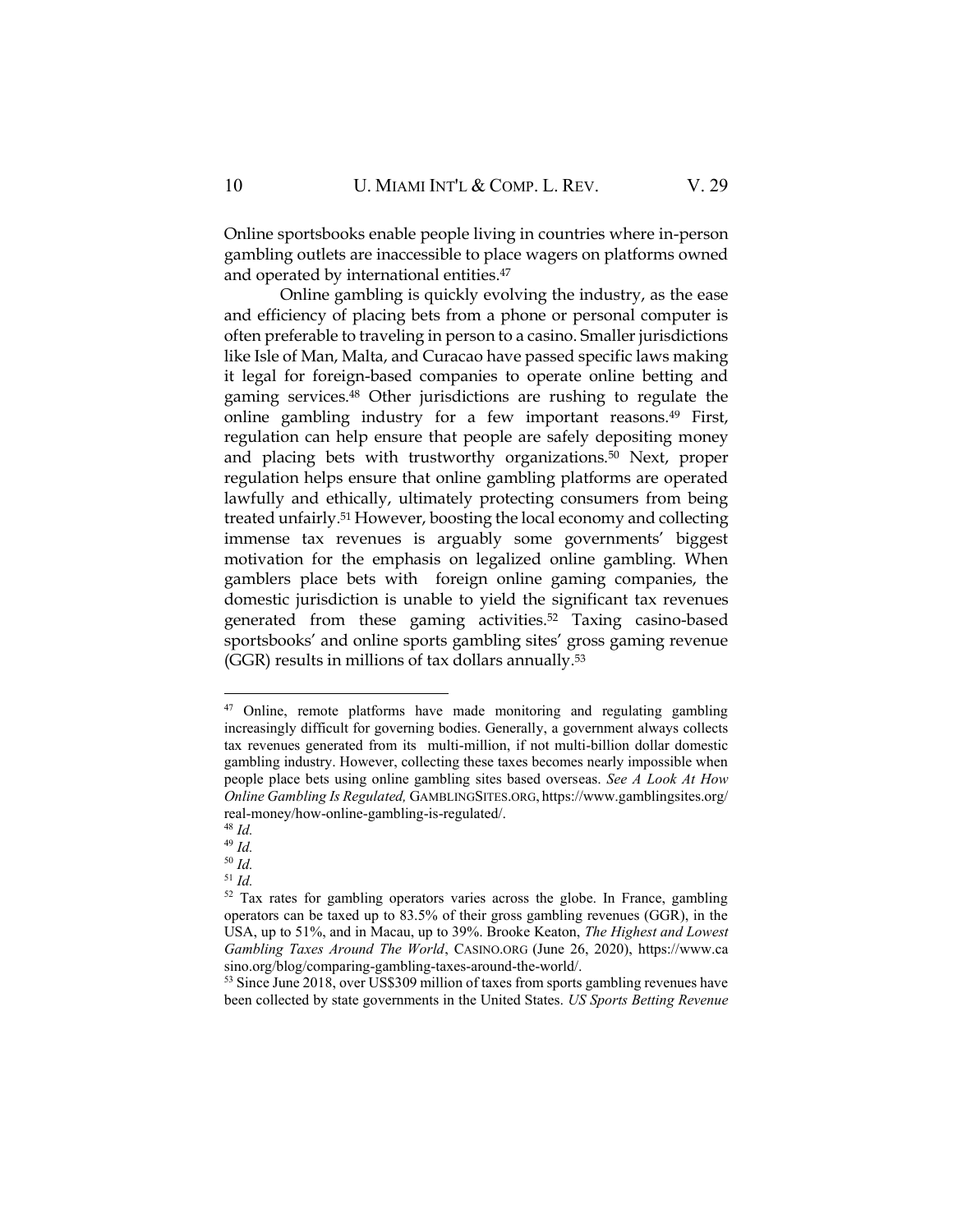As previously noted, the prolific increase of eSports' popularity has encouraged bookmakers to develop online platforms geared solely towards eSports betting. Most major bookmakers' and casinos' offerings include odds on everything from horse racing and American football to presidential elections and the Grammy awards.<sup>54</sup> The willingness to fund and develop gambling platforms dedicated exclusively to eSports is a testament to the market's confidence in the sector. As of 2020, online sites such as Unikrn, Winners.bet, Loot.bet, and Luckbox have dedicated their entire platform to providing a safe space for online eSports gambling.<sup>55</sup> Each of these eSportsbooks are licensed and regulated by gaming commissions in jurisdictions outside of the United States.<sup>56</sup>

While the future of the global eSports betting market is promising, skepticism about the legitimacy and integrity of eSports has made some jurisdictions, especially in the United States, reluctant to legalize and regulate the sector.<sup>57</sup> In general, the sports gambling industry, especially in the illegal market, generates great concern over corruption and match-fixing.<sup>58</sup> To make matters more complicated, eSports do not merit any badges for integrity and fair play. In fact, eSports have a somewhat reprehensible history with corruption and match-fixing, more of which will be explored later on in this Note.<sup>59</sup>

*And Handle,* LEGAL SPORTS REPORT (updated Dec. 21, 2020), https://www.legalsports report.com/sports-betting/revenue/.

<sup>54</sup> *See 2021 Grammy Awards Odds Tracker,* SPORTS BETTING DIME (updated Dec. 7, 2020), https://www.sportsbettingdime.com/entertainment/grammy-awards-odds/; *see also* Ryan Fowler, *2020 Presidential Odds: Analysis, Betting Information And Tips,*  ODDS SHARK (Nov. 7, 2020), https://www.oddsshark.com/politics/2020-usa-presiden tial-odds-futures.

<sup>55</sup> *See Best Esports Betting Sites For 2020*, ESPORTSBETS, https://www.esportsbets. com/reviews/.

<sup>56</sup> *See id.* (Unikrn and Luckbox are regulated and licensed by the Isle of Man Gambling Supervision Committee, Loot.bet is licensed and regulated in Curacao, and Winners.bet is licensed and regulated by the Malta Gaming Authority.) <sup>57</sup> Booker, supra note 36.

<sup>58</sup> *See* Jimmy McEntee, *Legalized Sports Betting In The United States: Analyzing The Impact Of Legalization On Corruption Risk*, THE GLOBAL ANTICORRUPTION BLOG (Apr. 9, 2018), https://globalanticorruptionblog.com/2018/04/09/legalized-sports-bet ting-in-the-united-states-analyzing-the-impact-of-legalization-on-corruption-risk/.

<sup>59</sup> *See* Chris Godfrey, *'It's Incredibly Widespread': Why eSports Has a Match-Fixing Problem*, THE GUARDIAN (July 31, 2018, 3:00 PM), https://www.theguar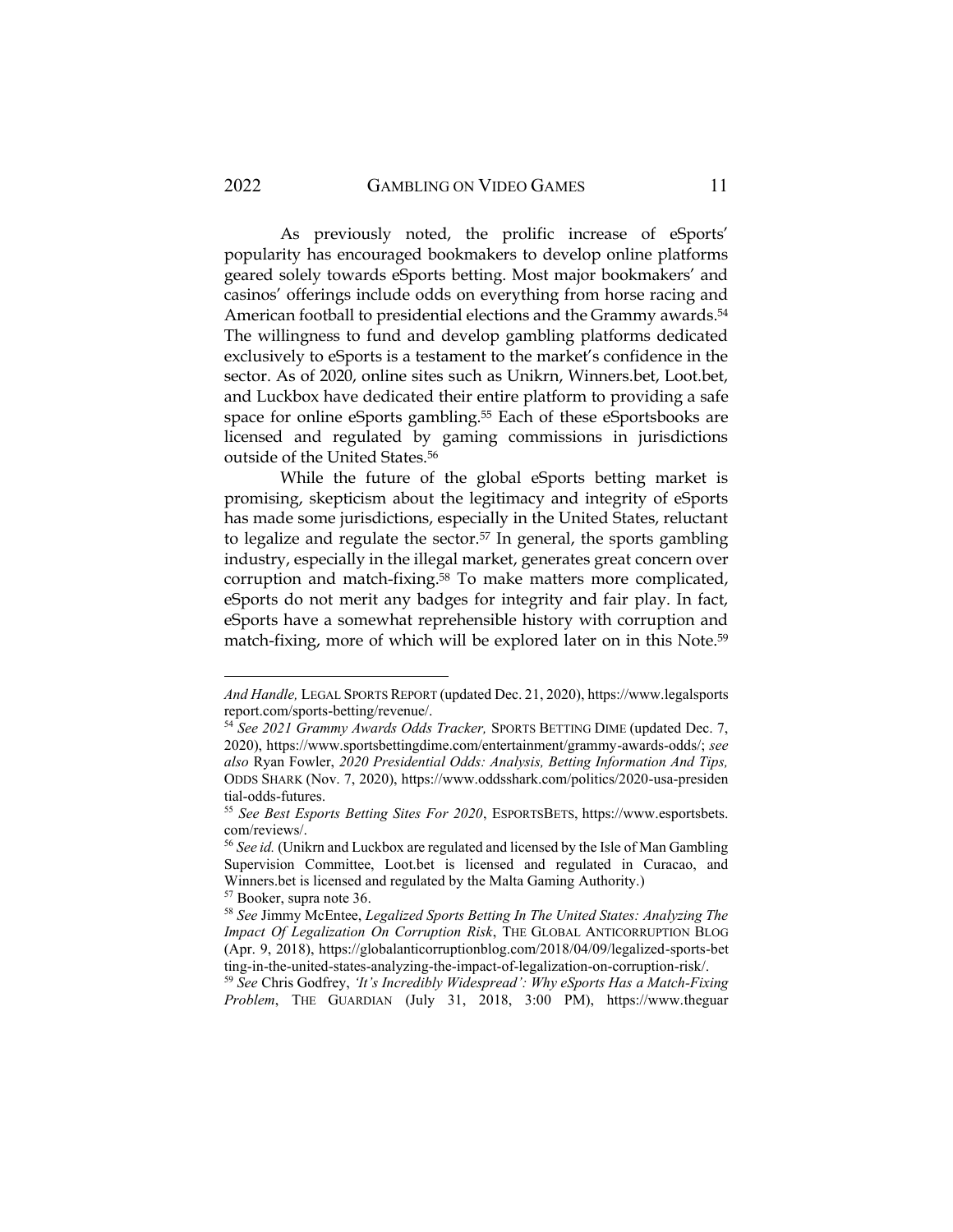While some American jurisdictions' expressed reluctance to legislate eSports gambling is understandable, there are many examples of success elsewhere in the world that should encourage American states to pursue the opportunities presented by legalized eSports betting. The following section of this Note details the broader American sports gambling landscape and introduces the current state of eSports gambling regulation in individual states.

#### III. UNITED STATES ESPORTS GAMBLING REGULATION

A. Early Days of Sports Betting in the United States

Before exploring the present-day trends in eSports gambling regulation in the United States, it is useful to understand the history and background of American gambling legislation. Sports wagering has long been embedded in the American sports culture. Circa the early 19th century, horse racing betting – the most popular form of sports wagering at the time – played a crucial role in developing the future of sports betting in the country.<sup>60</sup> However, the establishment of professional baseball in 1876—widely regarded as "America's pastime"—truly spearheaded traditional sports betting as we know it today.<sup>61</sup> At the turn of the 20th century, sports betting was becoming massively popular. However, the cataclysmic Black Sox cheating scandal of 1919 created widespread disdain for sports betting and tarnished the integrity of professional baseball.<sup>62</sup> Despite this major setback in American sports gambling, large numbers of people continued to place wagers on organized sports throughout the 1920s.

Though sports betting was fairly commonplace in the American mainstream at this time, the industry was completely

dian.com/games/2018/jul/31/its-incredibly-widespread-why-esports-has-a-matchfixing-problem.

<sup>60</sup> *History of Sports Betting In The USA*, LEGAL SPORTS BETTING (updated Dec. 11, 2020), https://www.legalsportsbetting.com/history-of-sports-betting-in-the-usa/. <sup>61</sup> *Id.*

<sup>62</sup> *History of Sports Betting In The USA*, *supra* note 60; *see* William F. Lamb, *The Black Sox Scandal*, SOC'Y FOR AM. BASEBALL RES. (2013), https://sabr.org/journal/ article/the-black-sox-scandal/ (discussing the Black Sox Scandal which involved eight Chicago White Sox players who were bribed by a crime syndicate to fix the 1919 World Series).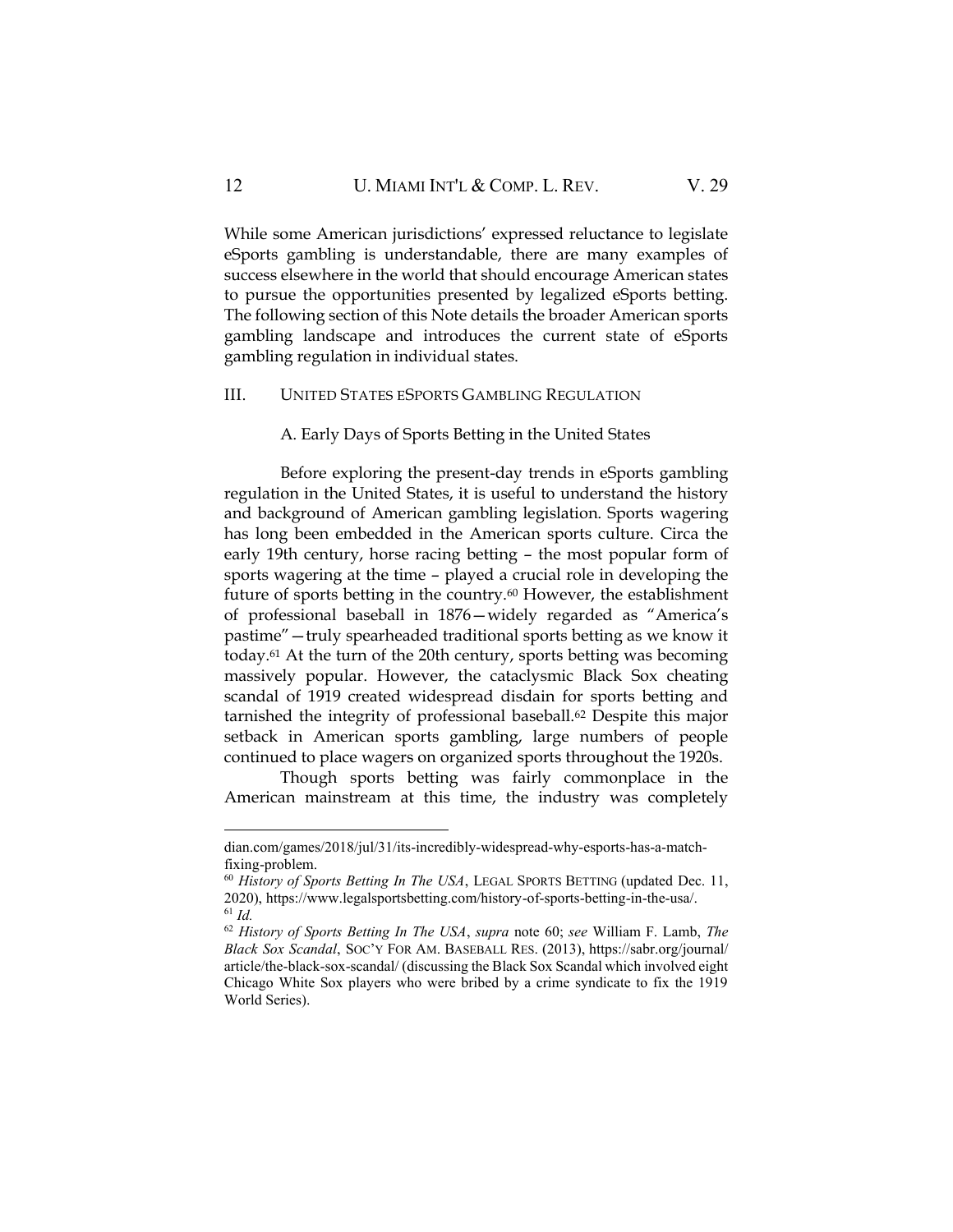unregulated until Nevada officially legalized sports gambling in 1949.<sup>63</sup> Nevada's historic 1949 legislation gave sports betting a developing sense of legitimacy in the public eye.<sup>64</sup> However, the vast majority of other states failed to regulate sports gambling throughout much of the 20th century, leading to organized crime organizations capitalizing on these states' market demand.<sup>65</sup> Historically, federal policy has enabled individual states to regulate sports gambling. Rather than preempting state laws, federal laws would aid state laws in enforcing gambling regulation.<sup>66</sup> Although the intention was to only aid state laws, a number of federal laws were passed that effectively prohibited the expansion of sports betting beyond Nevada.<sup>67</sup> Over the years, Congress has attempted to enact various pieces of legislation regarding sports betting, but these federal laws have felt antiquated and arbitrary, reflecting a poor approach to an economic activity that is widely popular and accessible in many regions across the globe.<sup>68</sup>

B. Federal Wire Act of 1961

One of the earliest and most notable pieces of federal legislation on sports gambling is the Federal Wire Act of 1961, also referred to as the Wire Act.<sup>69</sup> The Act served to ban certain types of sports betting businesses and activity involving the transmission of interstate or foreign commerce in the form of sports wagers.<sup>70</sup> This type of federal regulation did not preempt state sports wagering laws, but prohibited interstate betting to curb illegal multi-state gambling operations run by crime syndicates.<sup>71</sup> The Wire Act "prohibits the

<sup>63</sup> *History of Sports Betting In The USA*, *supra* note 60.

<sup>64</sup> *Id.*

<sup>&</sup>lt;sup>65</sup> *Id.* (noting that New York crime families filled the gambling void by offering illegal sportsbook services from coast to coast).

<sup>66</sup> Keith C. Miller & Anthony N. Cabot, *Regulatory Models for Sports Wagering: The Debate Between State vs. Federal Oversight*, 8 UNLV GAMING L. J. 153, 154 (2018). <sup>67</sup> Brad R. Humphreys, *An Overview of Sports Betting Regulation in the United States* (W. Va. Univ. Dep't of Econ. Working Paper Series, Paper No. 17–31, 2017), https:// papers.ssrn.com/sol3/papers.cfm?abstract\_id=3074627.

<sup>68</sup> *Id.* <sup>69</sup> *Id.*

<sup>70</sup> *See* 18 U.S.C. § 1084.

<sup>71</sup> Miller & Cabot, *supra* note 66, at 154.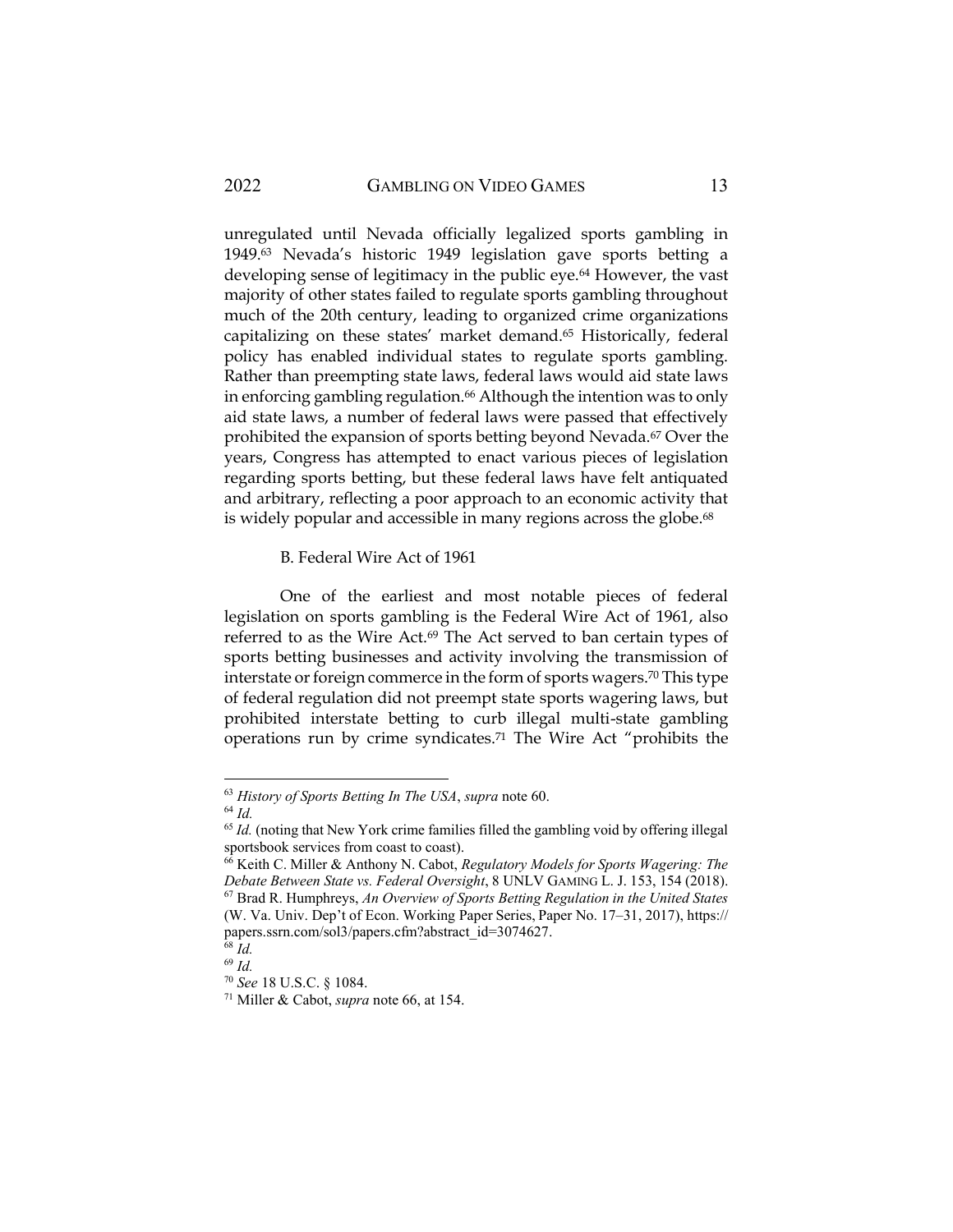transmission of wagers, or information assisting in the placing of wagers, over communication wires like telephone and telegraph lines and punishes violators with fines and imprisonment."<sup>72</sup> American bookmakers and bettors were no longer able to take advantage of the country's ever-expanding advanced communications infrastructure to place and receive interstate bets.

As a result, the Wire Act forced the sports gambling industry to operate almost exclusively at the local level and Nevada, with its sports gambling regulation intact, was looked upon as the only legitimate location to legally place bets.<sup>73</sup> The effectiveness of the Wire Act's original application—to deter the criminal use of advanced interstate communications systems—decreased as the development and use of internet technology became rapidly popular near the turn of the 21st century.<sup>74</sup> In the 2001 case of *United States v. Cohen*, the Second Circuit delivered an expansive reading of the Wire Act, implicating the internet as a restricted form of utilizing communications systems to facilitate interstate sports wagers.<sup>75</sup>

Ultimately, this decision declared that all online gambling was covered under the Wire Act. Over the course of the next twenty years, the Department of Justice went back and forth on whether the Wire Act applies to all forms of gambling or exclusively sports gambling.<sup>76</sup> As the future of eSports gambling regulation hangs in the balance for many American states, the interpretation of the Wire Act's applicability to interstate online sports gambling could have a major effect on both operators' and consumers' ability to engage in eSports wagering using internet platforms.

<sup>72</sup> Humphreys, *supra* note 67, at 3.

<sup>73</sup> *What Is The Federal Wire Act?*, LEGAL SPORTS BETTING (updated Oct. 28, 2020), https://www.legalsportsbetting.com/what-is-the-wire-act/.

<sup>74</sup> *Id.*

<sup>75</sup> *See* Ryan Rodenburg, *The Wire Act Of 1961: When The Internet Met The 'Bedrock' Federal Sports Betting Law*, SPORTS HANDLE (Mar. 2, 2018), *https://sportshandle.com /wire-act-internet-federal-sports-betting-law/*; *see also* U.S. v. Cohen, 260 F.3d 68 (2d Cir. 2001).

<sup>76</sup> Humphreys, *supra* note 67.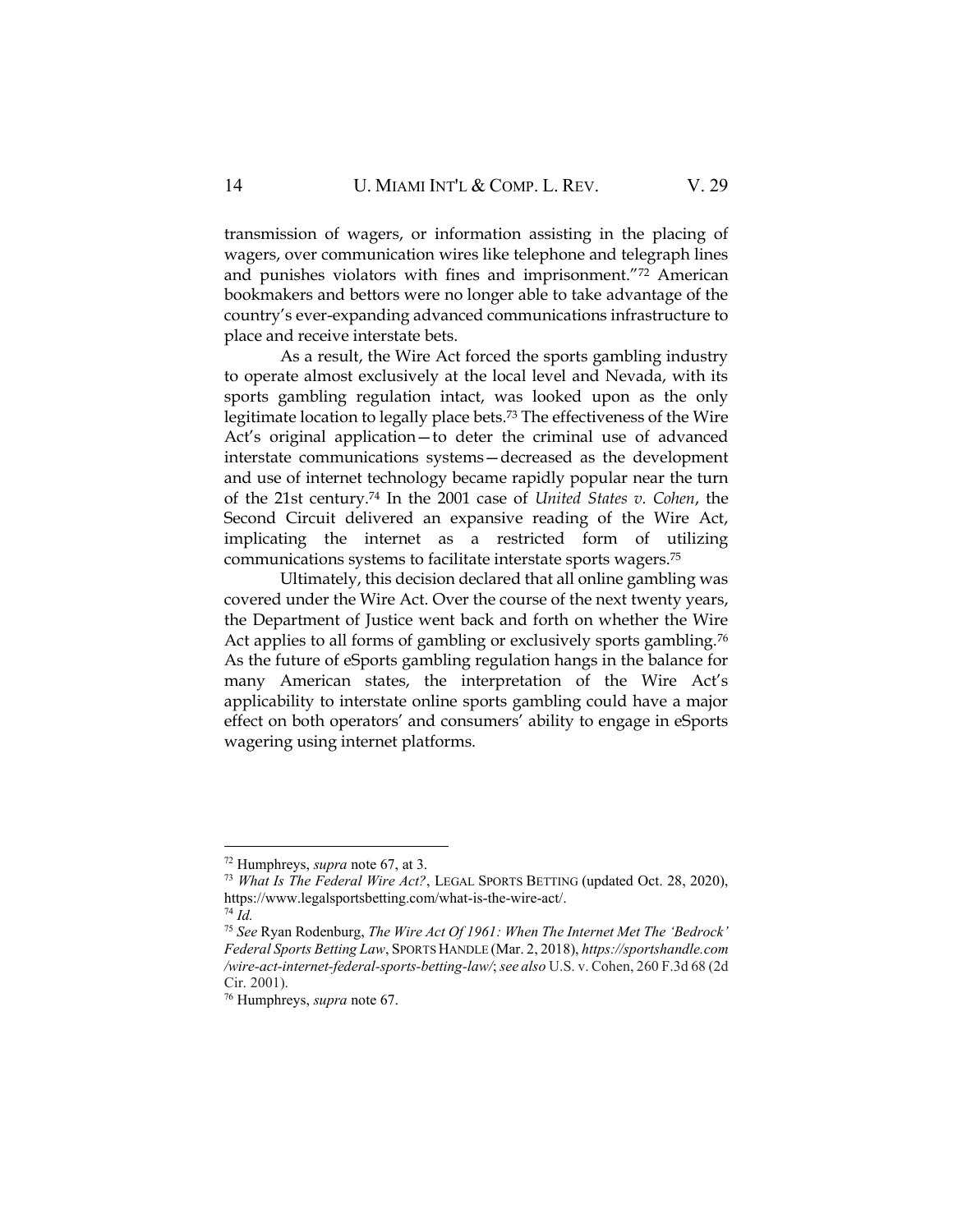#### C. Professional and Amateur Sports Protection Act

In 1992, Congress enacted the Professional and Amateur Sports Protection Act (PASPA), which disallowed state-sanctioned sports betting and essentially served as a federal ban on most forms of sports betting.<sup>77</sup> In considering PASPA, the Senate Judiciary Committee issued a report where it stated that "[s]ports gambling threatens the integrity of, and public confidence in, amateur and professional sports. Widespread legalization of sports gambling would inevitably promote suspicion about controversial plays and lead fans to think 'the fix was in' whenever their team failed to beat the point-spread."<sup>78</sup>

In 2018, the Supreme Court of the United States repealed PASPA in its *Murphy v. NCAA* decision.<sup>79</sup> The Court addressed whether PASPA violated the anti-commandeering principle of the Constitution and found that the Section 13702(1) of PASPA "[u]nequivocally dictates what a state legislature may and may not do."<sup>80</sup> The Court went on to rule all of PASPA unconstitutional because it "regulate[s] state governments' regulation of their citizens ... the Constitution gives Congress no such power."<sup>81</sup> The repeal of PASPA enabled state lawmakers to regulate sports gambling within their jurisdiction. After the repeal, various states have taken swift action to begin capitalizing on their ability to legalize and regulate sports betting.

#### D. American eSports Betting Regulation

Multiple states have legalized sports betting since the PASPA repeal, including New Jersey, Indiana, Pennsylvania and Colorado, to

<sup>77</sup> *See* Jill R. Dorson, *What Is PAPSA, The Federal Ban On Sports Betting?*, SPORTS HANDLE (July 1, 2020), https://sportshandle.com/what-is-paspa-sports-betting-ban-pr ofessional-amateur-sports/.

<sup>78</sup> S. REP. NO. 102–248, at 5 (1991).

<sup>79</sup> 138 S. Ct. 1461, 1472 (2018).

<sup>80</sup> *Id.* at 1475–78.

<sup>81</sup> *Id.* at 1484–85 (citation omitted).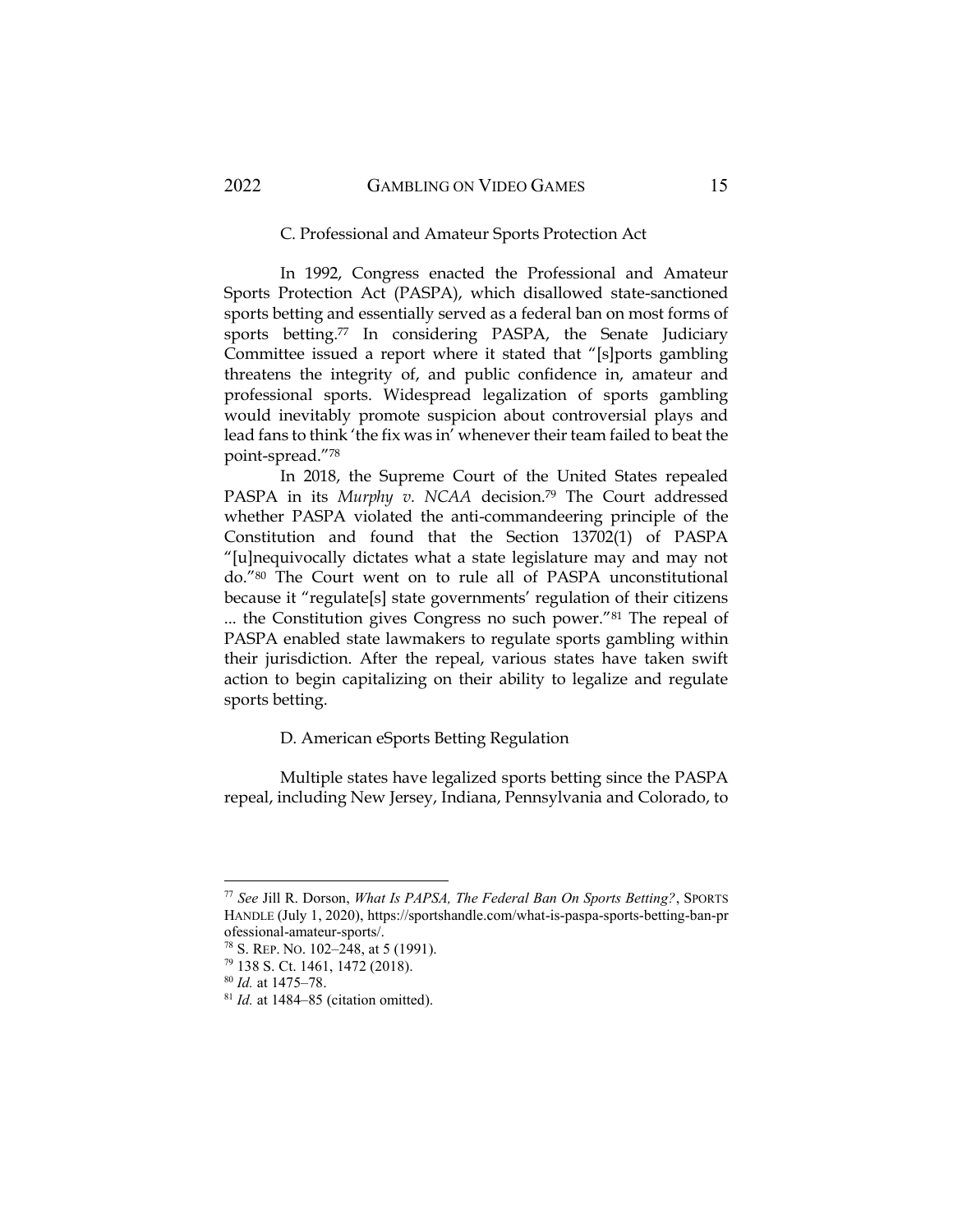name a few.<sup>82</sup> Many other state officials are currently legislating bills to legalize sports wagering.<sup>83</sup> However, legalized sports betting does not necessarily implicate legalized eSports betting.<sup>84</sup> While state legislators are more familiar with traditional betting sports, the very recent rise of eSports has caused certain legislators to apply a hesitant approach to the legalization of eSports gambling.

Though similarities exist between traditional sports and eSports, various distinctions can be made as well. One of the drastic differences between most traditional professional sports and eSports is the inclusion of minors.<sup>85</sup> In many cases, eSports wagers could conceivably be placed on contests involving players under the age of 18 years old. Some states have expressed moral and ethical concerns over betting on eSports contests that involve minors, emphasizing the potential vulnerabilities presented by these professional gamers' youth.<sup>86</sup> This major difference adds an additional layer of complexity to legalizing eSports betting in each state. New Jersey lawmakers recently introduced a bill that proposes to prohibit betting on any eSports event where the *majority* of participants are under the age of 18.<sup>87</sup>

Recently, Indiana made an arguably short-sighted ruling by explicitly banning eSports betting.<sup>88</sup> Despite legalizing wagering on traditional sports, Indiana's new legislation expressly forbids sportsbooks from posting gambling lines on eSports competitions.<sup>89</sup> Enacted on May 8, 2019, Indiana House Bill 1015 specifically states in Section 4(b) that "a certificate holder or vendor may not accept wagers

<sup>82</sup> Kendall Baker, *The States That Have Legalized Sport Betting*, AXIOS (Aug. 7, 2020), https://www.axios.com/sports-betting-legalized-what-states-4a26bb27-d88f-4adf-a9 08-6e10441ed855.html.

<sup>83</sup> *Id.*

<sup>84</sup> Elias Andrews, *Is Esports Betting Legal In My State?* THE SPORTS GEEK (Mar. 25, 2020, 8:00 AM), https://www.thesportsgeek.com/blog/esports-betting-legal-in-state/. <sup>85</sup> *Id.*

<sup>86</sup> Elias Andrews, *Should You Be Able To Bet On Minors In Esports?*, THE SPORTS GEEK (Mar. 16, 2020, 3:54 PM), https://www.thesportsgeek.com/blog/should-esportsbetting-involve-minors/.

<sup>87</sup> Cody Luongo, *Esports betting bill passes in New Jersey*, ESPORTS INSIDER (July 1, 2021), https://esportsinsider.com/2021/07/esports-betting-bill-passes-in-new-jersey/.

<sup>88</sup> Derek Helling, *States Need To Move To Approve Esports Betting - And Quickly*, THE LINES (Mar. 13, 2020), https://www.thelines.com/esports-betting-states-legal/. <sup>89</sup> *Id.*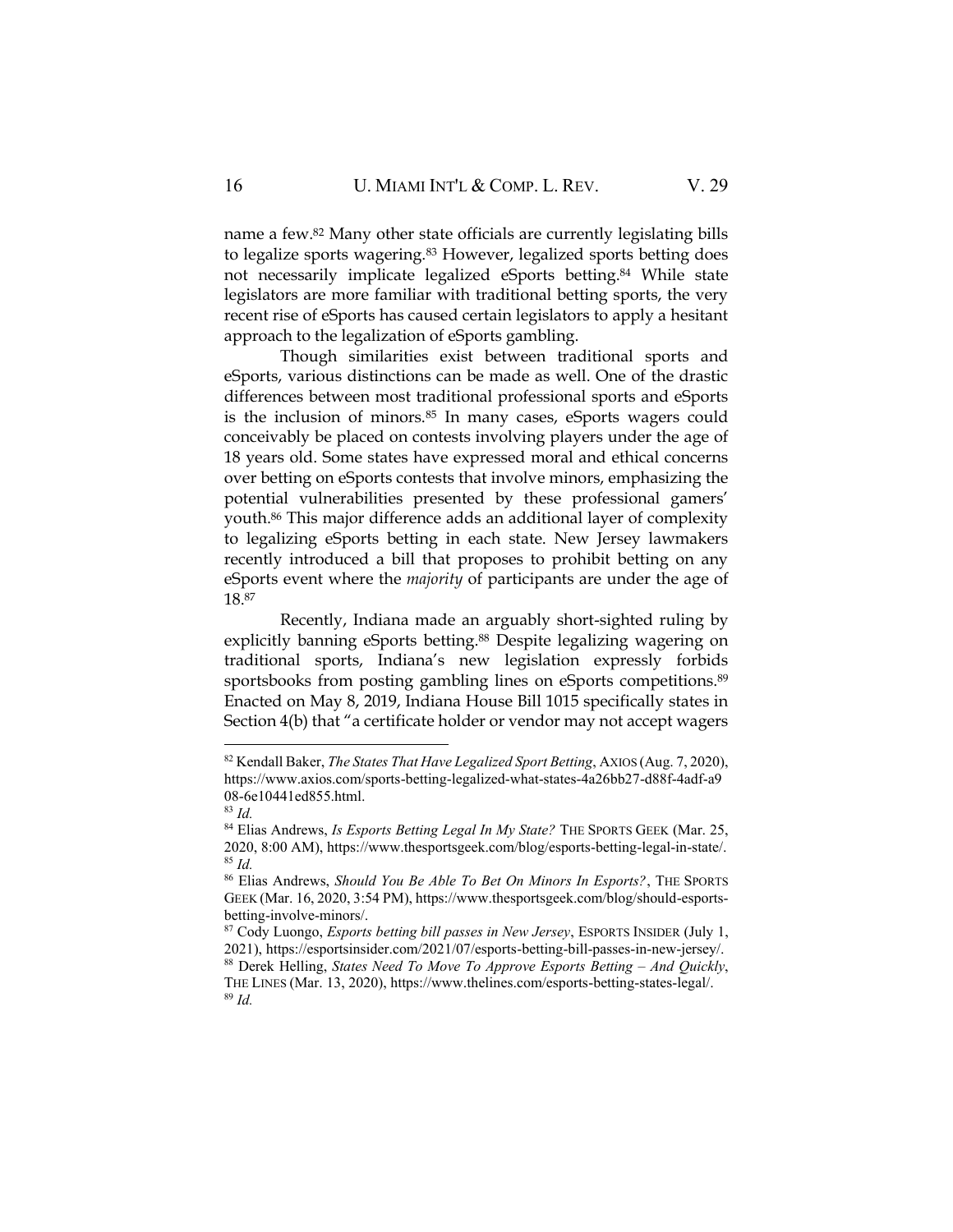on e-sports regardless of whether the e-sports event involves one (1) or multiple players."<sup>90</sup> The underpinnings of this decision are unknown, but it can be reasonably inferred that the inclusion of minors and a general lack of familiarity with eSports were contributing factors.<sup>91</sup> The fact that eSports wagering is an increasingly popular form of gambling likely means Indiana and other states with illegalized eSports wagering, such as Iowa, will forego significant gambling activity and revenues. It is possible that lawmakers in Indiana will repeal the ban on eSports wagering as the activity becomes more mainstream and other states successfully regulate the market.

As mentioned in the foregoing paragraph, Iowa has also prohibited eSports gambling within the state.<sup>92</sup> While Iowa's most recent piece of sports betting legislation—Iowa Senate Bill 617—does not specifically mention eSports, the Iowa Racing and Gaming Commission (IRGC) concluded in June 2020 that the definition of an "authorized sporting event" does not include eSports.<sup>93</sup> Interestingly, "professional sporting events" are included in the statute's definition of an "authorized sporting event."<sup>94</sup> Again, this legislation might have been enacted by lawmakers who are unfamiliar with the nature of professional eSports. Such lawmakers could revisit their decision once eSports events become more recognized as not only a legitimate sporting events, but professional ones in many respects. Various stakeholders, such as the IRGC and eSports fans, will surely be pushing Iowa legislators to amend the law to include eSports in the statutory definition of an authorized sporting event.

Currently, seven states have either explicitly legalized or allowed eSports wagering.<sup>95</sup> Tennessee and Colorado have legalized eSports betting on events where the participants are at least 18 years

<sup>90</sup> H.E.A. 1015, 121st Gen. Assemb., Reg. Sess. (In. 2019).

<sup>91</sup> Andrews, *supra* note 84.

<sup>92</sup> S.F. 617, 88th Gen. Assemb., Reg. Sess. (Iowa 2019).

<sup>93</sup> Jeff Johnson, *Iowa Racing and Gaming Commission gives thumbs down to gambling on esports*, THE GAZETTE (June 4, 2020), https://www.thegazette.com/sports/iowaracing-and-gaming-commission-gives-thumbs-down-to-gambling-on-esports/.

<sup>94</sup> S.F. 617, *supra* note 92.

<sup>95</sup> *See Legal Esports Betting*, BETTINGUSA.COM (last visited Feb. 8, 2021), https:// www.bettingusa.com/esports/.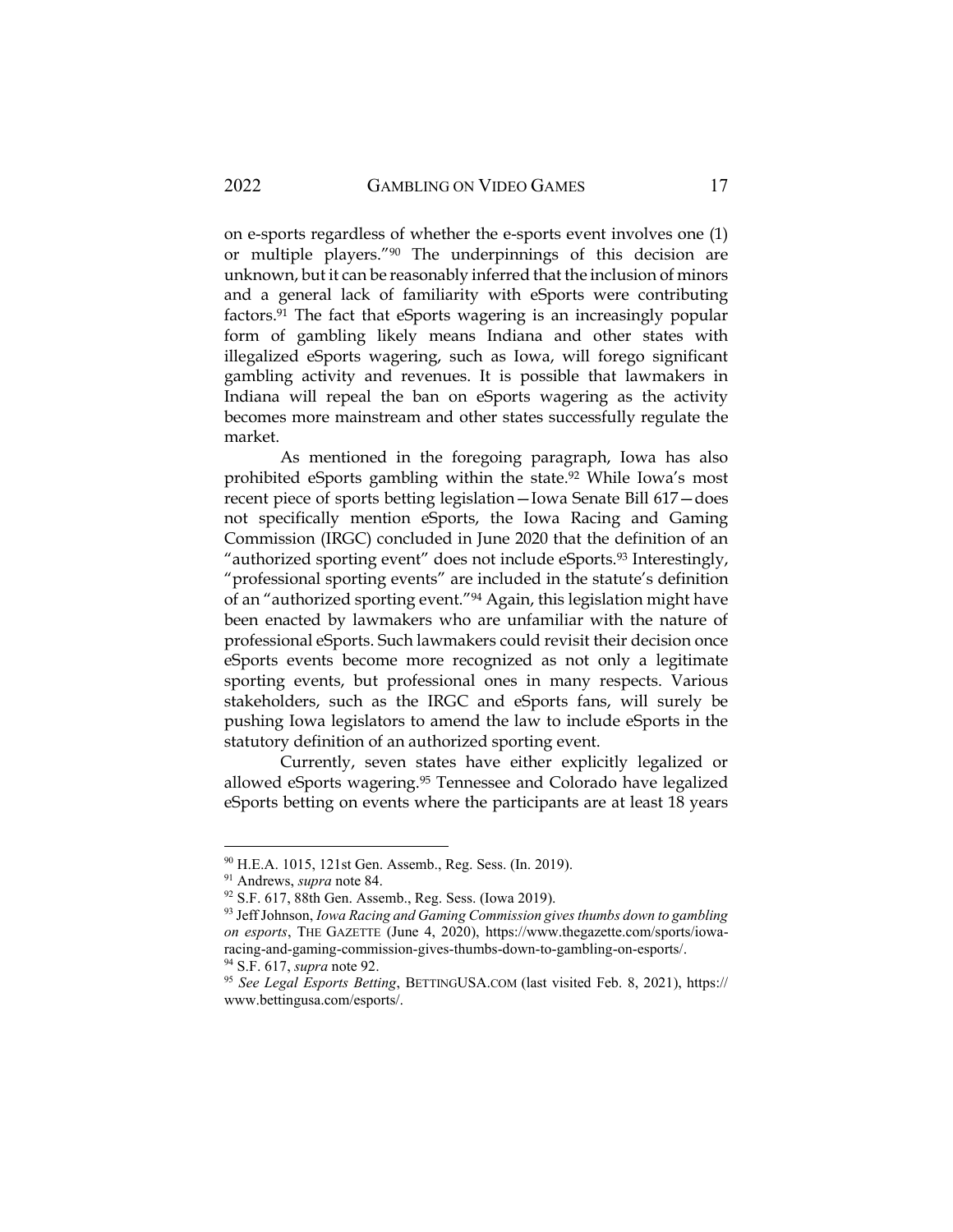of age, akin to New Jersey state law.<sup>96</sup> Furthermore, these states require contests to have a governing body for eligibility.<sup>97</sup> The organized governing body requirement could be a common component in future state legislation, as such oversight provides stability and enforcement capabilities. While states like Pennsylvania, Michigan and Delaware have recently enacted legalized sports betting measures, the legalization of eSports wagering hangs in the balance in these jurisdictions.<sup>98</sup> Faced with regulating a digitized and unfamiliar form of competitive sport, many states view legalizing eSports wagering as a complex undertaking.

In the United States, a large percentage of the eSports fanbase consists of people from younger generations.<sup>99</sup> According to GameScape, 39% of the total US eSports audience is in the25 to 34-yearold-range.<sup>100</sup> This data provides major implications for both the present and future of the demand for eSports gambling. The portion of eSports fans who are currently over the age of 21 will continue to grow the present-day demand for eSports betting in the United States. Furthermore, the American demand for eSports betting will likely increase at even higher rates once Gen Z eSports fans who are currently minors become of legal age to place wagers in their state. On the contrary, the sheer number of underaged eSports fans could also lead legislatures to shy away from legalizing a category of sports wagering where such a large percentage of the fanbase cannot even legally place bets.<sup>101</sup> Ultimately, there are numerous reasons why American lawmakers decide against legalizing eSports gambling in their states. States still on the fence about legalizing eSports gambling should pay close attention to the development of the American eSports market and eSports wagering legislation implemented in other states. The following section of this Note will consider legal and regulatory

<sup>96</sup> *Id.*

<sup>97</sup> *See id.*

<sup>98</sup> Andrews, *supra* note 84.

<sup>99</sup> *Id.*

<sup>100</sup> Eoin Bathurst, *The Average Age of Esports Viewers Is Higher Than You May Think, Says GameScape From Interpret, LLC*, THE ESPORTS OBSERVER (Feb. 24, 2017), https://esportsobserver.com/average-age-esports-viewers-gamescape/.

<sup>101</sup> *See* Jeremiah Booker, *5 Reasons Why States are Reluctant About Esports Betting*, BEST US CASINOS (Sept. 11, 2020), https://www.bestuscasinos.org/blog/why-statesare-reluctant-about-esports-betting/.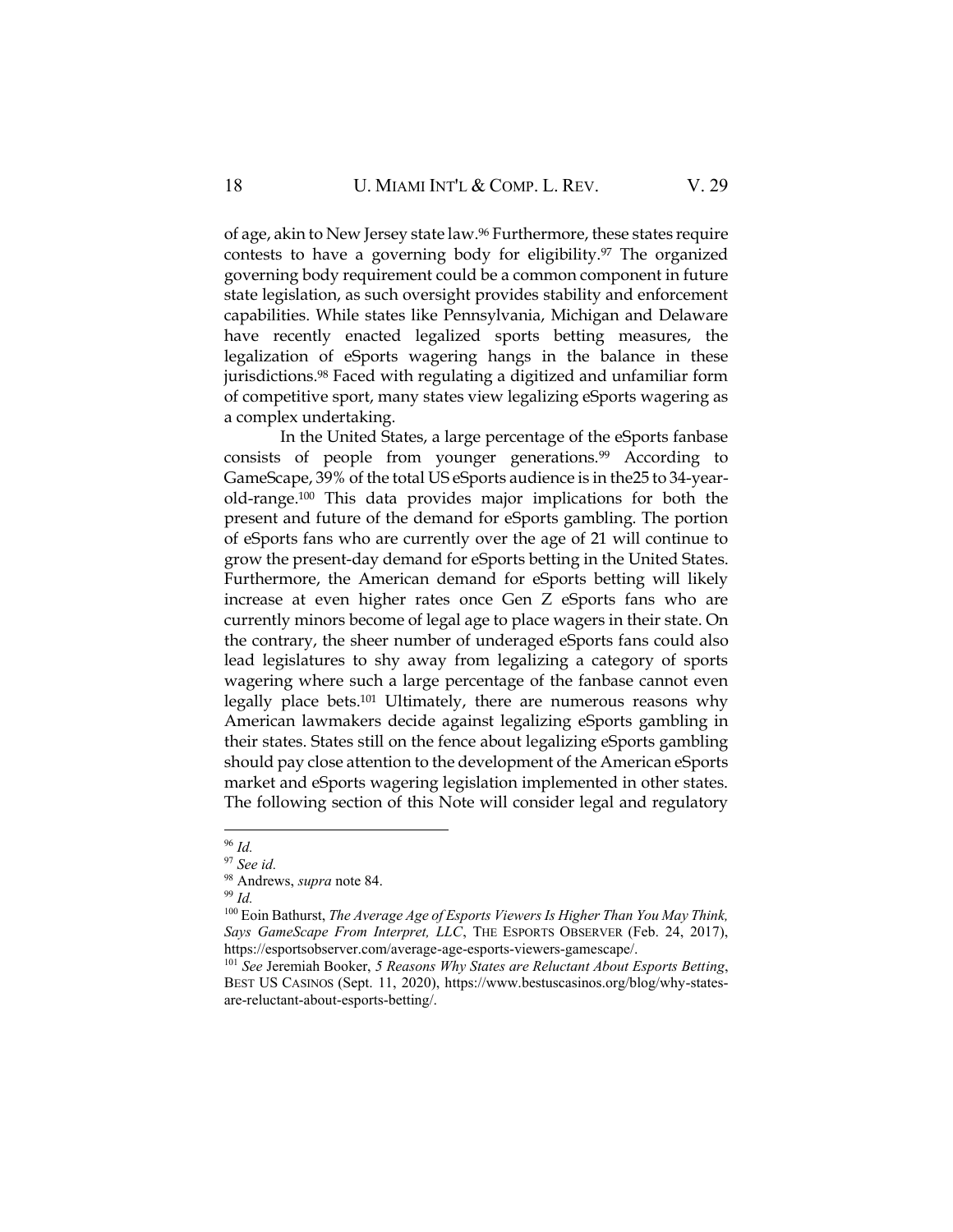frameworks for eSports wagering in foreign jurisdictions, as well as some of their strengths and weaknesses.

# IV. INTERNATIONAL ESPORTS GAMBLING LAWS AND **REGULATIONS**

As eSports have boomed over the past several years, eSports laws and regulations have at times struggled to keep up with the pace of the industry's growth.<sup>102</sup> In some cases, this lack of regulation has enhanced freedom for innovation within the industry, while in others, such lawlessness has created confusion and lead to corruption.<sup>103</sup> While the internet seamlessly makes online gambling services accessible on a global scale, only a few jurisdictions have legalized eSports betting.<sup>104</sup> Gambling regulators from around the world have become aware of the eSports industry's growth and "the emergence of consumer protection issues arising out of a lack of oversight."<sup>105</sup>

Jurisdictions with legalized eSports betting also have laws and regulations for the broader online gambling market.<sup>106</sup> In many respects, eSports wagering mirrors traditional sports wagering. However, eSports also present unique issues for government officials to consider when regulating the eSports gambling market. Some of these issues include eSports competitors under the age of 18, prominent match-fixing and tainted competition integrity, protecting young eSports fans from the lures of gambling, and lawmakers' tendency to lag in adapting to digital phenomena.<sup>107</sup>

<sup>102</sup> Giulio Corragio et al., *Esports Laws of the World*, DLA Piper (July 26, 2021), https://www.dlapiper.com/en/us/insights/publications/2019/11/esports-laws-of-theworld/.

<sup>103</sup> *See id.*

<sup>104</sup> Helling, *supra* note 10.

<sup>105</sup> John T. Holden et al., *Esports Corruption: Gambling, Doping, and Global Governanc*e, 32 Md. J. Int'l L. 236, 259 (2017).

<sup>106</sup> Helling, *supra* note 10.

<sup>107</sup> *History of eSports Betting*, E-SPORTSBETTING, *supra* note 35; *see also* Renato Marques, MDT, *Esports Unregulated Due to 'Fear Of The Unknown*', MACAU DAILY TIMES (Jan. 14, 2021), https://macaudailytimes.com.mo/esports-unregulated-due-tofear-of-the-unknown.html (Chris Kissack, head of eSports for Digital Isle of Man, explained that the lack of regulatory frameworks for eSports betting is "ultimately is about [regulators] being afraid to dive in. There is this fear from decision-makers to jump into these [kinds of] games." He added that to remedy this "fear of the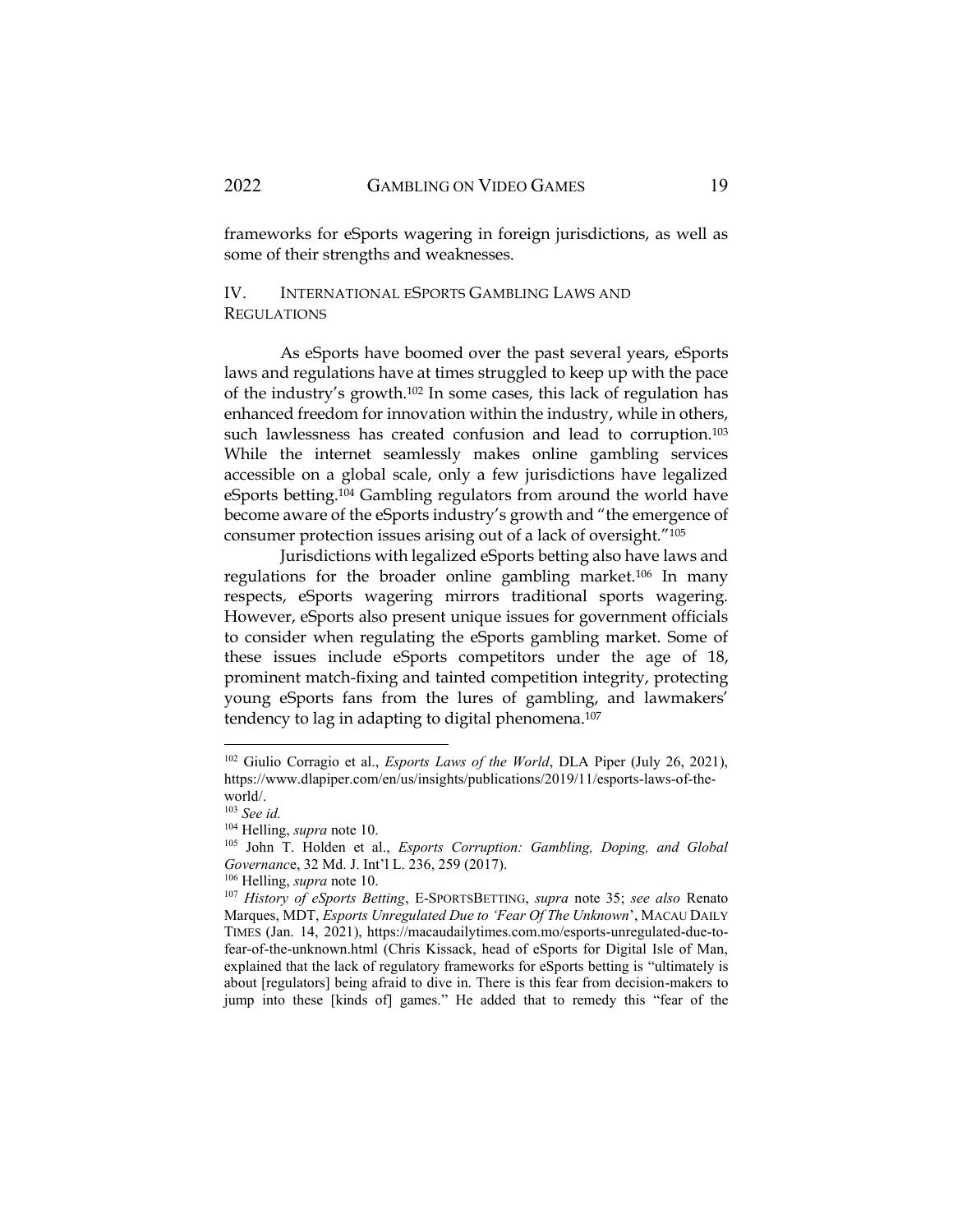### 20 **U. MIAMI INT'L & COMP. L. REV.** V. 29

Legal frameworks aimed at both protecting consumers and bolstering business activity have been successful in the early days of eSports betting regulation.<sup>108</sup> Although some regimes are geared towards serving one side of the market more than the other, such as catering to gambling operators over consumers, each approach plays an important role in growing the global eSports gambling market. Below, this Note will examine eSports betting legislation from different international jurisdictions and discuss various eSports gambling issues that have been dealt with abroad. These regulatory frameworks can be used as guidelines for sovereign state jurisdictions in the United States.

#### A. Isle of Man

Isle of Man, a self-governing British Crown dependency and sovereign state of the United Kingdom, has established itself as a pioneer in eSports betting regulation. While some laws are drafted and enforced by the British Parliament, the Isle has the power to legislate its own local matters.<sup>109</sup> The Isle's regulators have enabled gambling companies to maximize their offering by explicitly declaring eSports betting as a legal gambling activity.<sup>110</sup> Possession of an Isle of Man online gambling license allows the licensee to legally accept wagers on eSports events and competitions.<sup>111</sup> A substantial amount of the Isle's GDP is derived from the presence of offshore online gambling companies, some of which cater exclusively to eSports gambling.<sup>112</sup> As a small jurisdiction with limited economic opportunities, Isle of Man's

unknown," regulators need exposure to eSports and need to become comfortable with them before regulating eSports betting).

<sup>108</sup> *Esports Betting Laws*, *supra* note 44.

<sup>109</sup> *Isle of Man Gaming License: Reputable and Tax-Efficient*, FAST OFFSHORE, https:// fastoffshore.com/what-we-do/packaged-services/isle-of-man-gaming-license (last vis ited Jan. 25, 2022).

<sup>110</sup> *Make Your Move: A Guide To e-Gaming On The Isle of Man*, E-GAMING ISLE OF MAN, https://www.digitalisleofman.com/assets/d45b5f4cb0/Guide-to-eGaming-A5- NEW-Small-min.pdf (last visited Jan. 25, 2022). <sup>111</sup> *Id.*

<sup>112</sup> *See id*. at 3.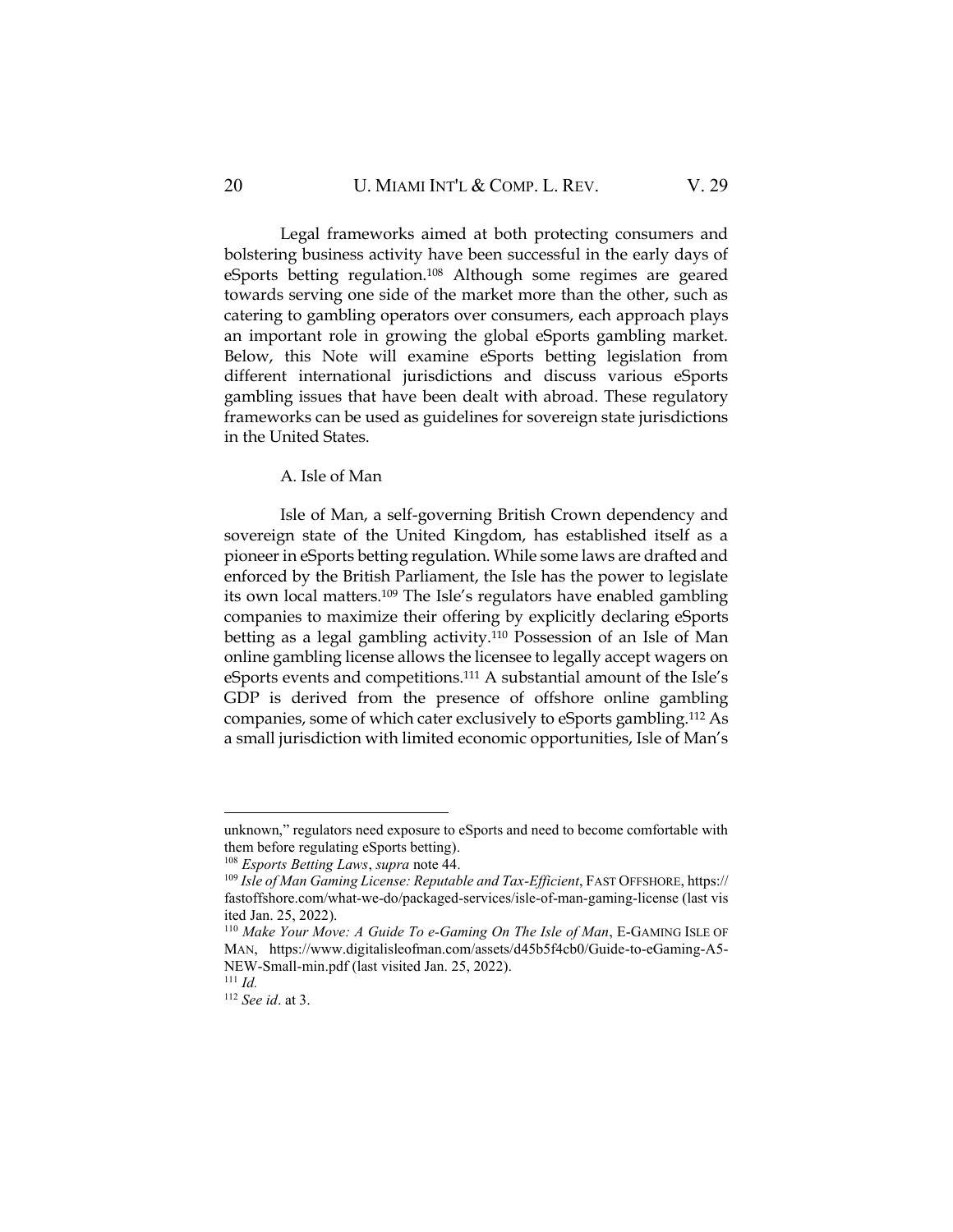online gambling regulations have opened new avenues for prosperity in the digital economy.<sup>113</sup>

The region has designated a governing body, the Isle of Man Gambling Supervision Commission (GSC), to specifically oversee regulation and licensing of the jurisdiction's online gambling industry.<sup>114</sup> Additionally, Digital Isle of Man, an executive agency within the Department for Enterprise, was created to act as a key decision maker and advisory for sustaining growth in various sectors of the digital economy.<sup>115</sup> Digital Isle of Man's eSports division, currently overseen by industry expert Chris Kissack, represents the agency's efforts aimed at creating safe, efficient and profitable eSports legislation and regulation.<sup>116</sup> Isle of Man regulators have implemented a low rate tax framework, a straightforward application process and business-friendly legal framework for online gambling companies to obtain licensing.<sup>117</sup> The Isle's reputation as a tax-friendly jurisdiction collecting zero corporation or capital gains taxes and a low gambling duty between 0.1% -1.5%—has attracted many of the most prominent eSportsbooks, such as Unikrn and Luckbox, to pursue online gaming licenses through the Isle of Man.<sup>118</sup> The GSC offers a variety of online gambling licenses to prospective businesses.<sup>119</sup> The standard license

<sup>113</sup> *See* DIGITAL ISLE OF MAN, https://www.digitalisleofman.com (last visited Dec. 12, 2020) [hereinafter DIGITAL ISLE OF MAN].

<sup>114</sup> *Gambling Supervision Committee*, ISLE MAN GOV'T, https://www.gov.im/aboutthe-government/statutory-boards/gambling-supervision-commission (last visited Dec. 12, 2020).

<sup>115</sup> DIGITAL ISLE OF MAN, *supra* note 113.

<sup>116</sup> *Esports*, DIGITAL ISLE OF MAN, https://www.digitalisleofman.com/sectors/esports/ (last visited Dec. 12, 2020).

<sup>117</sup> *Esports Betting Laws, supra* note 44.

<sup>118</sup> *See Unikrn Limited Terms and Conditions*, UNIKRN, https://unikrn.com/legal/tc (while headquartered in Bellevue, WA, Unikrn, Inc. is a company incorporated under the laws of the Isle of Man and holds a license from the Isle of Man Gaming Supervision Commission under the Online Gambling Regulation Act 2001); *End User License Agreement*, LUCKBOX, https://support.luckbox.com/hc/en-us/articles/360022 829551-End-User-Licence-Agreement (Real Time Games Holdings Ltd., owner of Luckbox, is also incorporated under the laws of the Isle of Man and operates its online casino services under the license and regulation of the Isle of Man Gambling Supervision Commission).

<sup>119</sup> *EGaming Licenses*, DIGITAL ISLE OF MAN, https://www.digitalisleofman.com/sec tors/e-gaming/e-gaming-licences/.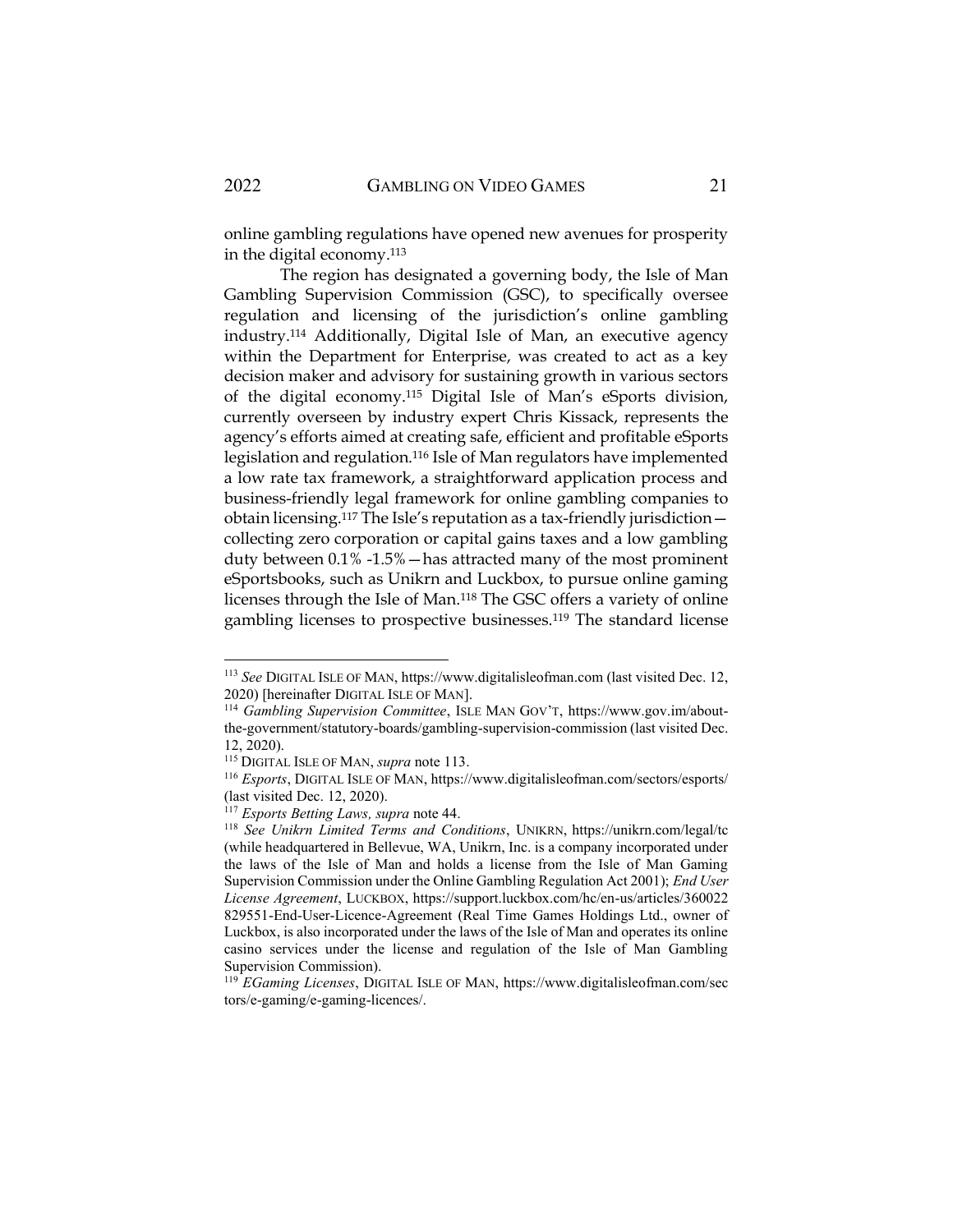covers all gaming verticals, including eSports, and authorizes online gaming operators to accept both crypto and fiat currencies for wagering.<sup>120</sup>

Furthermore, the GSC amended its gaming regulations in 2017 to allow eSports gambling operators to collect "skins" as wagers. The competitive gaming world, especially the popular first-person shooter game Counter-Strike: Global Offensive (CS:GO), has a complicated history with skins betting.<sup>121</sup> Skins betting, which involves wagering in-game cosmetic items known as "skins", has created controversy within the eSports industry when the practice is unregulated. First, unregulated skins betting websites often do not enforce ID verification systems, thus offering underaged gamers a gateway to gambling.<sup>122</sup> Second, a lack of regulation enables skins gambling operators to post rigged odds, thereby creating a predatory and unfair marketplace.<sup>123</sup> The GSC's skins betting legislation represents an effort to create both flexibility for licensees and a secure environment for adult consumers to engage in the practice.<sup>124</sup>

#### B. United Kingdom

The United Kingdom, home to a large eSports fanbase, has arguably the most developed eSports betting legislation in the world. Sports betting in general has been regulated in the UK for over 60 years, as the Betting and Gaming Act of 1960 legalized land-based UK

<sup>120</sup> *Id.*; *But see* Dean Takahashi, *SEC Punishes Unikrn As It Cracks Down On Cryptocurrencies*, VENTURE BEAT (Sept. 15, 2020), https://venturebeat.com/2020/09/ 15/sec-punishes-unikrn-as-it-cracks-down-on-cryptocurrencies/ (Unikrn created its own cryptocurrency token called UnikrnGold, giving gamblers a currency for wagering on its eSportsbook. However, the SEC fined Unikrn \$6.1 million, ruling that the company was selling unregistered and unapproved securities. Despite this setback, Unikrn is still operating and accepts fiat currencies and regulator-approved cryptocurrencies.).

<sup>121</sup> Taylor Stanton Hardenstein, *"Skins" in the Game: Counter-Strike, Esports, and the Shady World of Online Gambling*, 7 UNLV GAMING L. J. 117, 124 (2017).

<sup>&</sup>lt;sup>122</sup> Ollie Green, *Esports Gambling And Skins Betting: Is It Good or Bad For The Industry*, ESPORTS.NET (Feb. 21, 2018), https://www.esports.net/news/industry/gambl ing-and-skin-betting-good-or-bad/.

 $^{123}$  *Id.* 

<sup>124</sup> *Make Your Move: A Guide To e-Gaming On The Isle of Man*, *supra* note 110.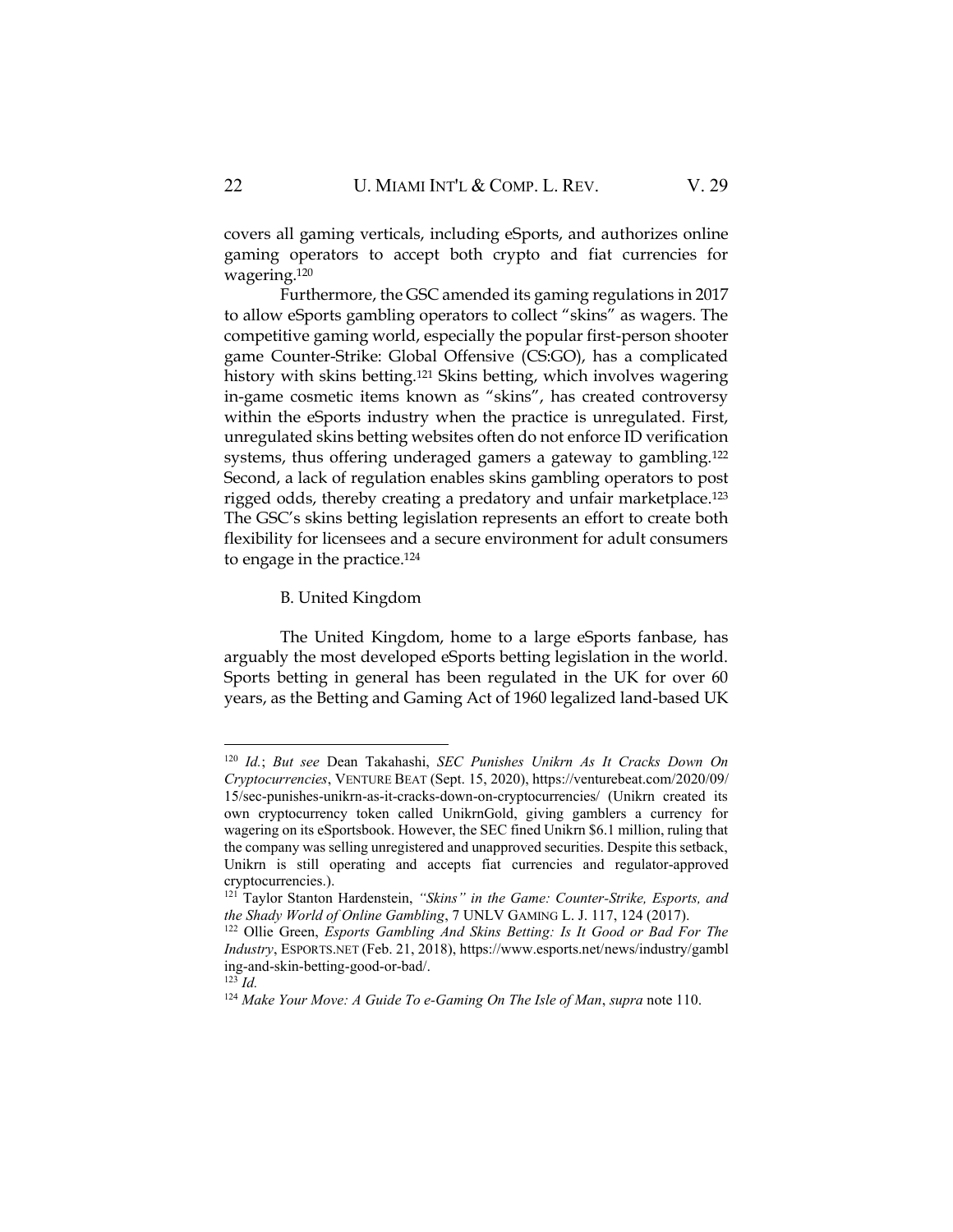sports betting operations.<sup>125</sup> UK lawmakers have continued developing the sports betting regulatory framework and created the UK Gambling Commission (UKGC) in 2005, responsible for regulating gambling and supervising gaming law within the jurisdiction.<sup>126</sup> The UKGC controls and enforces all online and remote licensing, so online sportsbooks within the four UK countries operate under the same laws and regulations.<sup>127</sup> The Gambling Act 2005, enacted to regulate online gambling in the UK, together with the UKGC's supervision, works towards three primary objectives: 1) preventing gambling from becoming a source of crime or disorder, being associated with crime or disorder, or being used to support crime; 2) ensuring that gambling is conducted in a fair and open way; and 3) protecting children and other vulnerable persons from being harmed or exploited by gambling.<sup>128</sup>

In August 2016, the UKGC became the first gambling commission in the world to publish a report discussing eSports legal clarifications.<sup>129</sup> The revolutionary paper examined the implications of licensing skins betting and real money wagering on eSports, in addition to other topics.<sup>130</sup> "In the Commission's view, the regulation of betting on eSports is no different from any other event upon which bets can be placed."<sup>131</sup> The paper went on further to explain that eSports does present unique, but manageable risks including cheating, match-fixing and the risk that people will gamble irresponsibly.<sup>132</sup>

In March 2017, the UKGC published a second report to establish its policy framework and support for eSports betting in the

<sup>&</sup>lt;sup>125</sup> See Online Sports Betting In The United Kingdom, SAFEST BETTING SITES, https://www.safestbettingsites.com/international/united-kingdom (last visited Dec. 12, 2020).

 $^{126}$  *Id.* 

<sup>127</sup> *Id.*

<sup>128</sup> *Is eSports Betting Legal In UK and Europe?,* OPENODDS (updated Jan. 09, 2021), https://openodds.com/esports-betting-legal-uk-europe/.

 $129$  *Id.* 

<sup>130</sup> VIRTUAL CURRENCIES, ESPORTS AND SOCIAL GAMING – DISCUSSION PAPER, UKGC (Aug. 2016), https://assets.ctfassets.net/j16ev64qyf6l/5KSPqqMxzZnmuK87nIjvP0/1 6b402e60ab5531829514e61e03c566e/Virtual-currencies-eSports-and-social-gaming -discussion-paper-August-2016.pdf.

<sup>131</sup> *Id.*

<sup>132</sup> *Id.*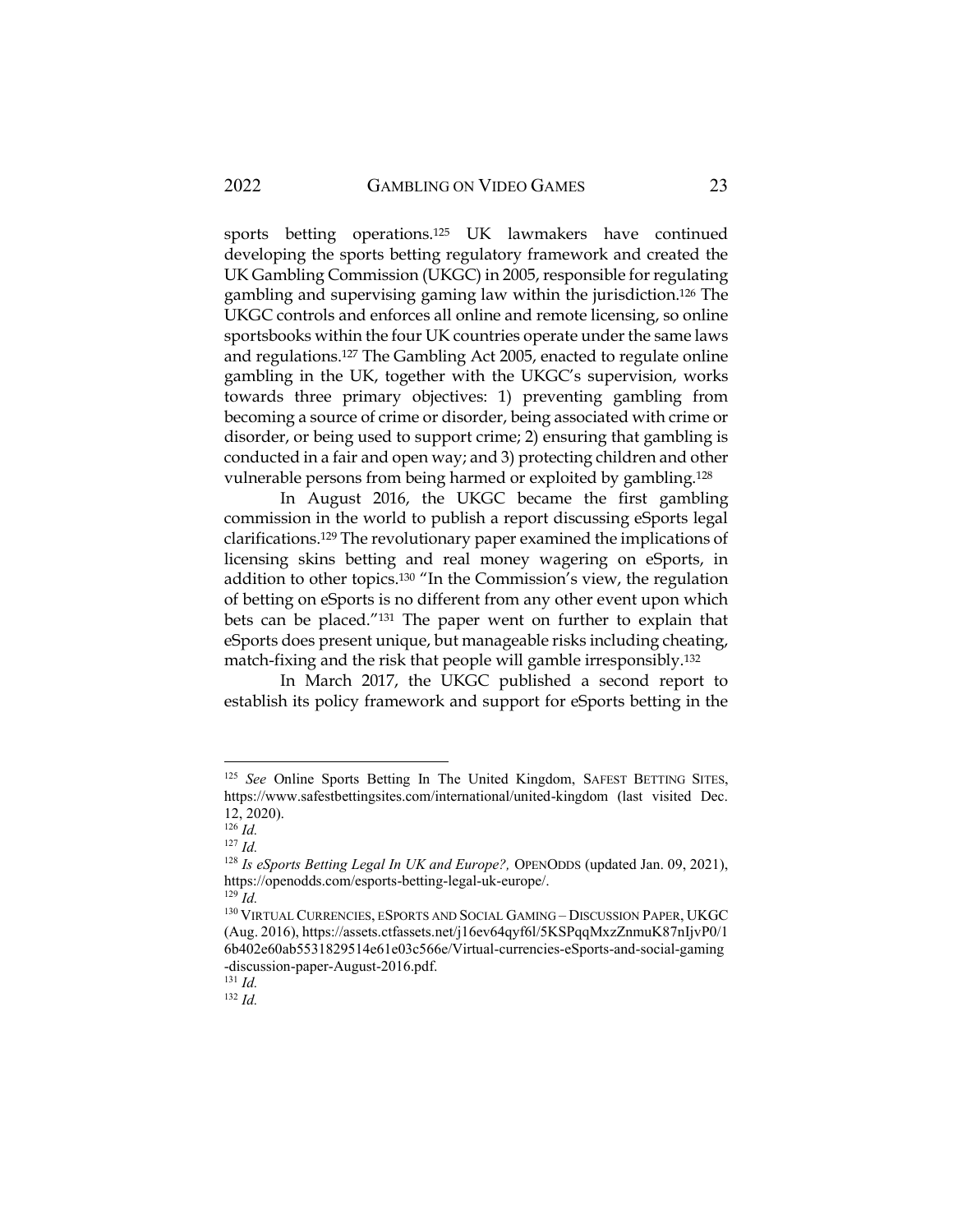UK.<sup>133</sup> After conducting extensive market research, the UKGC concluded that maintaining the public confidence in the integrity of eSports was crucial to fostering a successful betting market. 134 Otherwise, legislatures would be regulating a gambling market seen as illegitimate and untrustworthy to gamblers. To maintain the integrity of eSports as an entertainment and betting event, the UKGC is relying on oddsmakers and gambling businesses to apply precedent by utilizing the best practices available from other sports.<sup>135</sup> The UKGC has also observed the public's expressed concern over the lack of a recognized governing body to oversee prominent eSports competitions.<sup>136</sup>

Given the variance in different countries' laws and the international nature of eSports, the industry would benefit from the inception of an organization with a structure akin to the International Olympics Committee (IOC). According to the UKGC, an allencompassing organization could implement uniform rules and regulations to mitigate the "risk of a fragmented and inconsistent approach to integrity matters" in eSports.<sup>137</sup> Without this universal governing body, the UKGC has encouraged its licensees to stay vigilant in ensuring that eSports "competitions upon which [betting] markets are offered are effectively managed to mitigate the risk of corruption with its attendant consequences for their consumers."<sup>138</sup>

Regulators in the United Kingdom have looser restrictions regarding gambling on eSports competitions with participants under the age of 18. As previously mentioned, gambling on eSports matches

<sup>&</sup>lt;sup>133</sup> VIRTUAL CURRENCIES, ESPORTS AND SOCIAL CASINO GAMING - DISCUSSION PAPER, UKGC (Mar. 2017), https://assets.ctfassets.net/j16ev64qyf6l/4A644HIpG1g2 ymq11HdPOT/ca6272c45f1b2874d09eabe39515a527/Virtual-currencies-eSports-an d-social-casino-gaming.pdf.

<sup>134</sup> *Id.*

<sup>135</sup> *Id.*

<sup>136</sup> *Id.*; *cf.* Joost, *Esports Governance and Its Failures*, MEDIUM (Oct. 16, 2017), https://medium.com/@heyimJoost/esports-governance-and-its-failures-9ac7b3ec37e a (The International e-Sports Federation (IeSf) and World Esports Association (WESA) are the two most notable attempts to provide a Global Sports Organization (GSO) to govern the eSports industry. Neither of these organizations have been very successful in gaining traction as being perceived by the eSports community as a legitimate all-encompassing governing body.).

<sup>137</sup> UKGC, *supra* note 130.

<sup>138</sup> *Id.*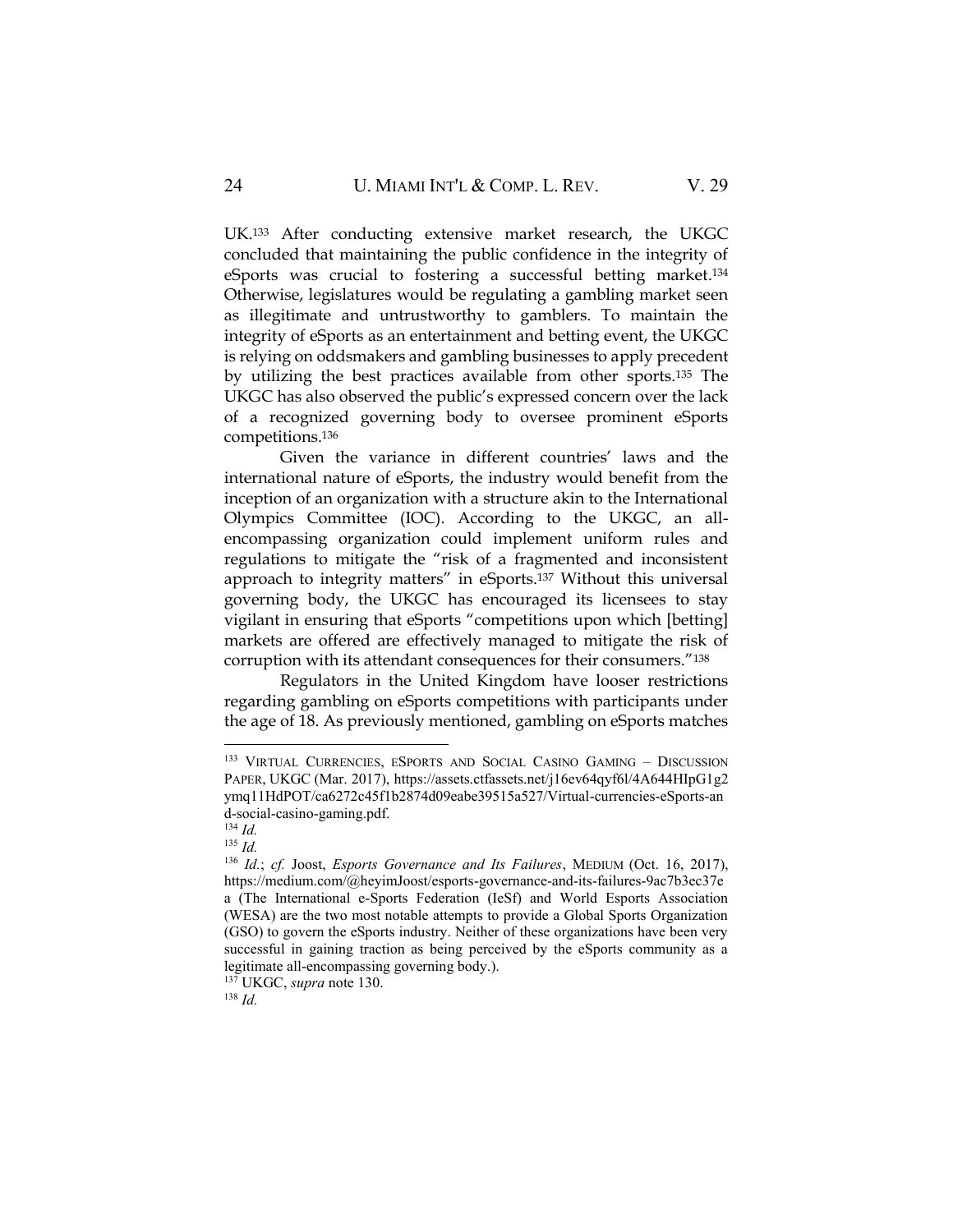involving minors has been a contentious issue sparking major concern for lawmakers in Spain, Sweden and the United States.<sup>139</sup> For example, Spain's Directorate-General for the Regulation of Gambling (DGOJ) prohibits licensed sportsbooks from offering odds on any match that are exclusively or predominantly played by competitors under 18.<sup>140</sup> The Spanish gambling regulator claims this was a necessary measure to perform its "civic duty" to protect minor athletes and their sporting events from betting-related activities and to combat match-fixing.<sup>141</sup> Sweden's gambling regulator, Spelinspektionen, also recently prohibited betting on the individual performance of participants under the age of 18.<sup>142</sup> The regulator released a statement clarifying that the scope of this new regulation extends to eSports competitions.<sup>143</sup> Furthermore, Spelinspektionen stated that the new regulations "aim to protect the integrity of youth sports" and it is important to protect minors from those "looking to manipulate games, so-called match-fixing."<sup>144</sup> The UKGC's approval of betting on eSports competitions with under-18 players is influenced by certain laws in the UK authorizing 16-year-olds to engage in some forms of gambling.<sup>145</sup>

<sup>139</sup> Andrews, *supra* note 84.

<sup>140</sup> *See* Ted Menmuir, *Spain to Outlaw Wagering on 'Under 18' Sports*, SBC NEWS (July 22, 2019), https://www.sbcnews.co.uk/europe/2019/07/22/spain-to-outlaw-wag ering-on-under-18-sports/.

<sup>141</sup> *Id.*

<sup>142</sup> Lewis, *Sweden—Spelinspektionen Clarifies Scope of 2021 Restrictions,* G3 NEWSWIRE (Dec. 3, 2020), https://g3newswire.com/sweden-spelinspektionen-clarifie s-scope-of-2021-restrictions/.

<sup>143</sup> *See id.*

<sup>144</sup> Andrews, *supra* note 84.

<sup>145</sup> *United Kingdom 18+ Casinos,* CASINOS 18+, https://www.casinos18.com/uk/ (UK patrons as young as 16 can legally play the National Lottery, local lotteries, noncommercial games, low stakes games, and enter football pools); *But see* Ted Menmuir, *CAP Sanctions Esports Marketing Review in Response to GambleAware Concerns*, SBC NEWS (Apr. 23, 2020), https://sbcnews.co.uk/esports-fantasy/2020/04/23/capsanctions-esports-marketing-review-in-response-to-gambleaware-concerns/ (in respo nse to gambling charity GambleAware's publication on eSports betting advertising being promoted to underaged people through social media verticals, the Committee of Advertising Practice (CAP), a British agency, is conducting research to help UK licensed betting incumbents to better understand the marketing and promotion of eSports. CAP emphasizes to incumbents that eSports marketing must comply with current standards and rules for gambling advertising).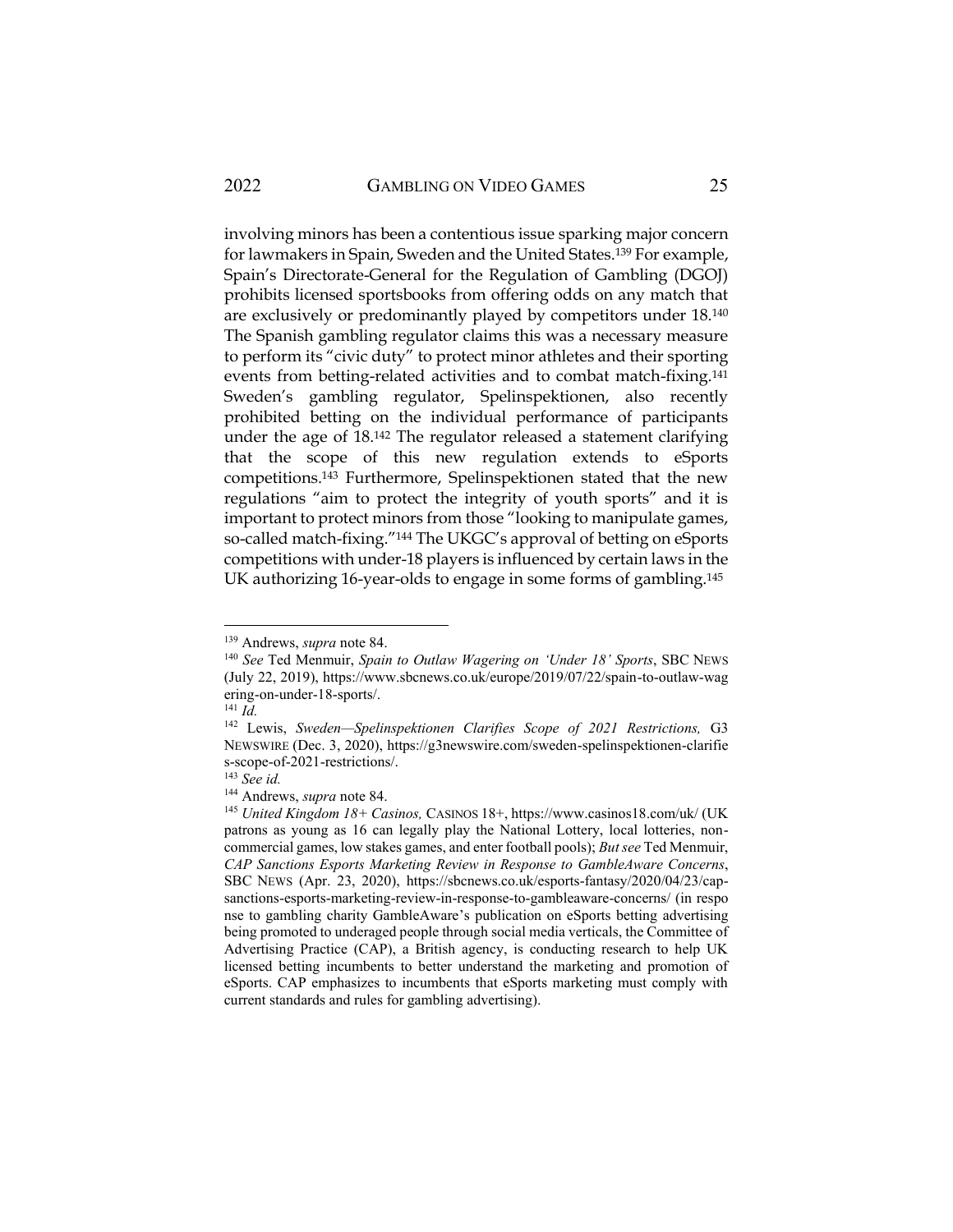#### C. South Korea

South Korea is heralded as the eSports mecca of the world.<sup>146</sup> eSports has a major presence in South Korean mainstream culture, where it is viewed as being more than just fun and video games.<sup>147</sup> Long treated as a legitimate commercial business, South Korea's creation of KeSPA, the eSports regulatory agency, helped develop the country's eSports industry into a global powerhouse.<sup>148</sup> While South Korea's influence on the global eSports industry is unparalleled, its government's approach to eSports gambling has proven to be less progressive. Strict betting laws and regulations have prevented South Korea from establishing any sort of significant eSports gambling market.<sup>149</sup> Law enforcement has implemented extensive internet monitoring to track and sanction violators of South Korea's offshore betting ban.<sup>150</sup> Despite the highly advanced and structured nature of Korean eSports governance, the monopolized Korean gambling sector does not offer eSports betting, thus forcing the betting population to wager with underground sportsbooks. Sports Toto, which offers a very limited number of gambling verticals, is the single approved betting operator in the entire jurisdiction.<sup>151</sup>

South Korea's rigid betting legislation has bolstered organized crime syndicates' influence on the eSports gambling market, leading to significant cases of match-fixing and corruption.<sup>152</sup> Match-fixing has especially become a concern surrounding illegal Chinese betting websites offering gambling odds on Korean eSports matches and solo

<sup>146</sup> Kathryn Smith, *South Korea – "ESports Mecca"*, CMS2019 LOYOLA MARYMO UNT UNIV. (Apr. 1, 2019), https://cms2019.lmu.build/countries/korea/south-korea-es ports-mecca/.

 $^{147}$  *Id.* 

<sup>148</sup> *See Esports in South Korea: Why Is It So Popular?*, ESPORTSBET.COM, https:// esportbet.com/why-south-korea-treats-players-like-celebrities/ (last visited Feb. 8, 2021).

<sup>149</sup> *See Bet on Esports In South Korea*, GAMOPO, https://www.gamopo.com/countries /south-korea/ (last visited Feb. 8, 2021).

<sup>150</sup> *Id.*

<sup>151</sup> *Id.*

<sup>152</sup> Byungho Kim & Daniel Kwon, *Illegal Chinese Esports Betting Sites Creep into Korea, Affecting Pro Players in Their Solo Queue Climb*, INVEN GLOBAL (Dec. 8, 2020), https://www.invenglobal.com/articles/12863/illegal-chinese-esports-bettingsites-creep-into-korea-affecting-pro-players-in-their-solo-queue-climb.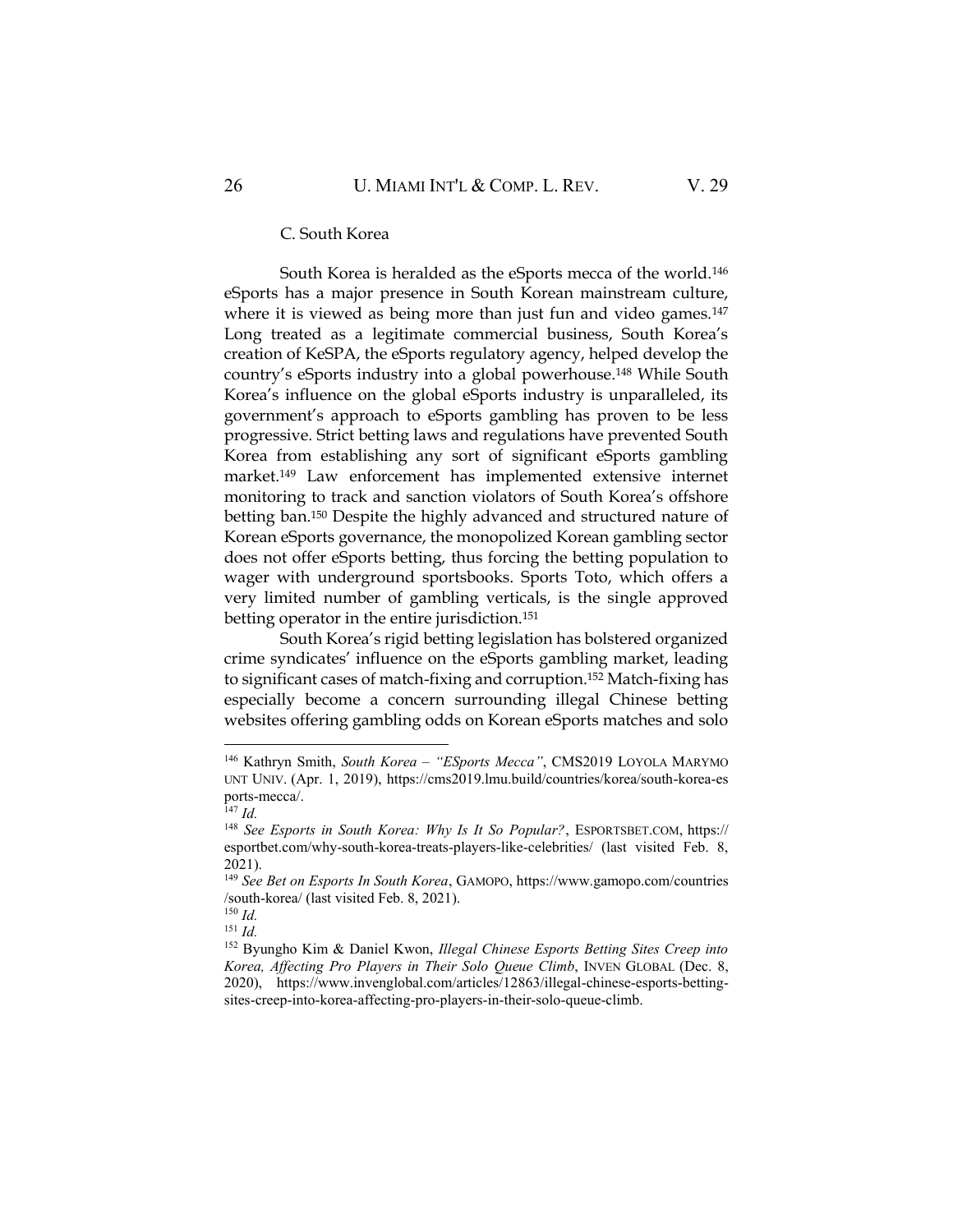queues.<sup>153</sup> Korean eSports competitions have suffered from multiple cases of high stakes match-fixing to the detriment of eSports' global integrity. In 2010, eleven professional StarCraft gamers were banned from KeSPA for a match-fixing scheme.<sup>154</sup> Financial backers, brokers facilitating bribes, and illegal gambling rings are commonly intertwined parties in eSports match-fixing scandals.<sup>155</sup> In 2016, Lee "Life" Seung-Hyun, a once beloved pro-gamer who won the 2014 StarCraft II World Championship Series and a Global StarCraft Championship, was charged and banned from KeSPA for accepting 70 million Korean Won (\$60,900) to intentionally lose two matches.<sup>156</sup> South Korean authorities also charged eight other people in connection with the case.<sup>157</sup>

While eSports in South Korea have faced corruption from match-fixing and cheating in the past, KeSPA is constantly evolving and shaping its regulations to better serve the Korean eSports community. Legislators have enacted certain laws and regulations, some specifically covering eSports and others covering the gambling sector in general, that affect the future of eSports and eSports gambling in Korea. For example, the Act on Promotion of E-Sports explicitly designates KeSPA as the institution responsible for selecting and supporting games.<sup>158</sup> By recognizing a central, organized governing body for eSports activity, the Korean government has prioritized industry efficiency and consumer protection. Article 14 of the Act states that in order to promote the international exchange of eSports, the government may provide necessary assistance to the International Esports Federation.<sup>159</sup>

<sup>158</sup> Coraggio et al*., supra* note 102, at 98.

<sup>153</sup> *Id.*

<sup>154</sup> *See* Daniel Jung, *Olswang on eSports: Lessons from South Korea*, OLSWANG (Apr. 8, 2016), http://www.olswang.com/articles/2016/03/olswang-on-esports-lessons-fro m-southkorea/.

<sup>155</sup> Steven Stradbrooke, *South Korean eSports World Rocked by Latest Match Fixing Scandal*, CALVINAYRE.COM (Oct. 19, 2015), https://calvinayre.com/2015/10/19/casi no/south-korean-esports-match-fixing-scandal/.

<sup>156</sup> *Starcraft 2: E-sport Stars Charged with Match Fixing,* BBC NEWS (Apr. 25, 2016), https://www.bbc.com/news/technology-36131238.

<sup>157</sup> *Id.*

<sup>159</sup> *Id.*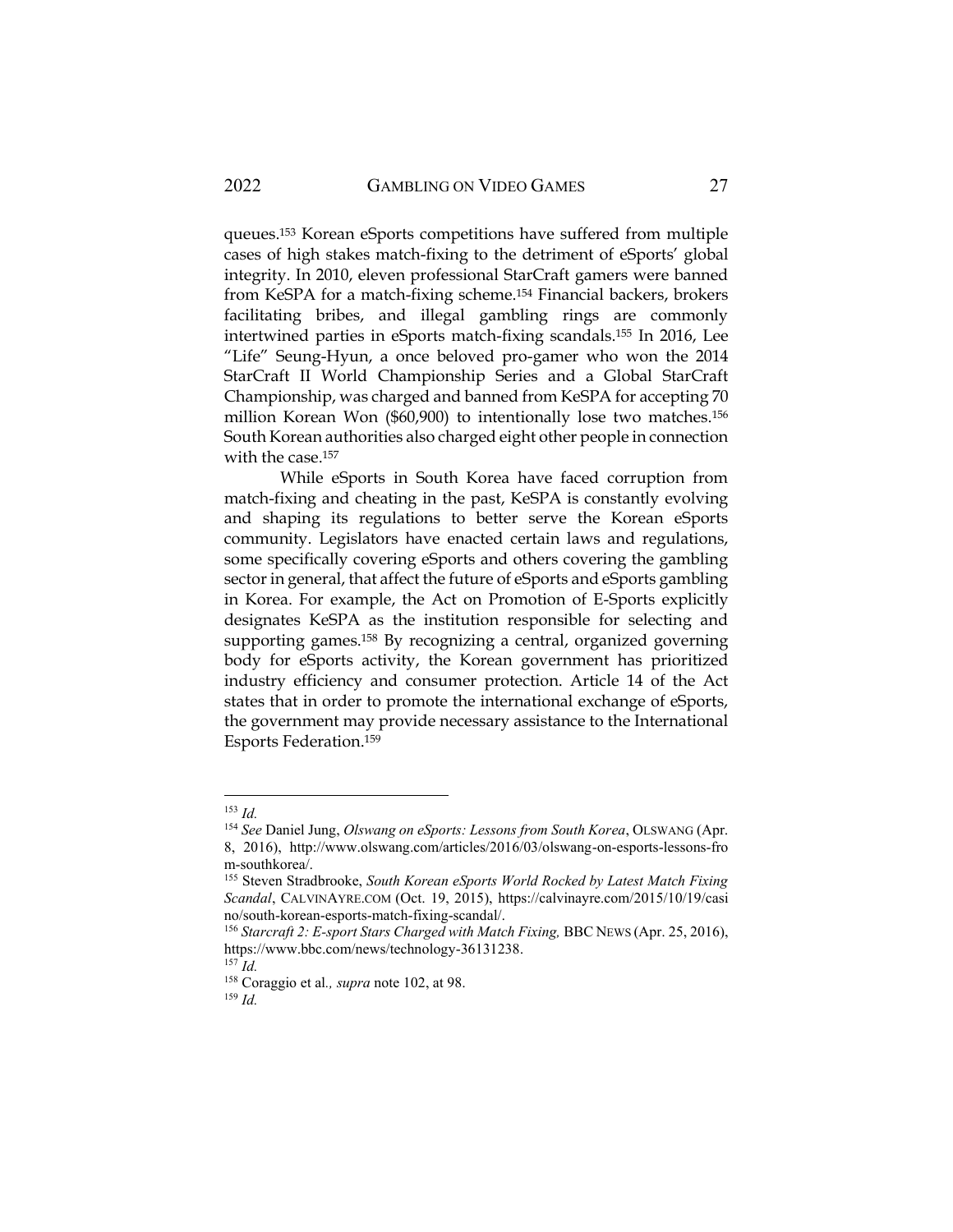In the 2016 *GoDan* 892 decision, the Changwong District Court interpreted Article 314 of the Korean Criminal Code to mean that a person who interferes with the business of a tournament organizer by fixing the outcome of a match or other fraudulent means is subject to criminal penalties.<sup>160</sup> Furthermore, the 2016 *GoDan* 4257 decision interpreted Article 317 to impose criminal penalties on a person who defrauds a betting company by fixing the outcome of a match to obtain a financial gain.<sup>161</sup> While the foregoing laws do not apply to the legality of eSports betting, they serve as a legal framework for combatting match-fixing and corruption issues within the competitive eSports industry.

## V. PROPOSAL: A BALANCED APPROACH TO ESPORTS BETTING REGULATION

For years, the American people have maintained a strong appetite for sports betting.<sup>162</sup> Despite federal laws essentially banning the activity in nearly every state during the 20th and early 21st century, Americans have consistently pursued illegal avenues to place wagers on sporting events.<sup>163</sup> The birth of the internet and online gambling platforms has made betting on sports easier and more accessible than ever.<sup>164</sup> Despite its illegality, over the past couple decades US citizens have placed millions of wagers on offshore sportsbooks, such as Bovada, with minimal interference from the state or federal government.<sup>165</sup> In fact, the American Gaming Association estimates between \$100 – \$150 billion is illegally wagered annually.<sup>166</sup> Whether such illegal gambling takes place through offshore websites or

<sup>160</sup> *Id.* at 99.

<sup>161</sup> *Id.*

<sup>162</sup> *History of Sports Betting in the USA*, *supra* note 60. <sup>163</sup> *Id.*

<sup>164</sup> *See* Joey Shadeck, *Online Sports Betting: US Regulated v. Offshore Sportsbooks*, BETTING BUCK (Feb. 11, 2021), https://www.bettingbuck.com/guides/legal-vs-offsho re-sportsbooks.

<sup>165</sup> *Id.*

<sup>166</sup> *See id.*; *see also* Howard Gleckman, *Six Reasons Why States Shouldn't Be Counting Their Sports Betting Revenue Yet*, TAX POL'Y CTR. (May 16, 2018), https://www.tax policycenter.org/taxvox/six-reasons-why-states-shouldnt-be-counting-their-sportsbetting-tax-revenue-yet.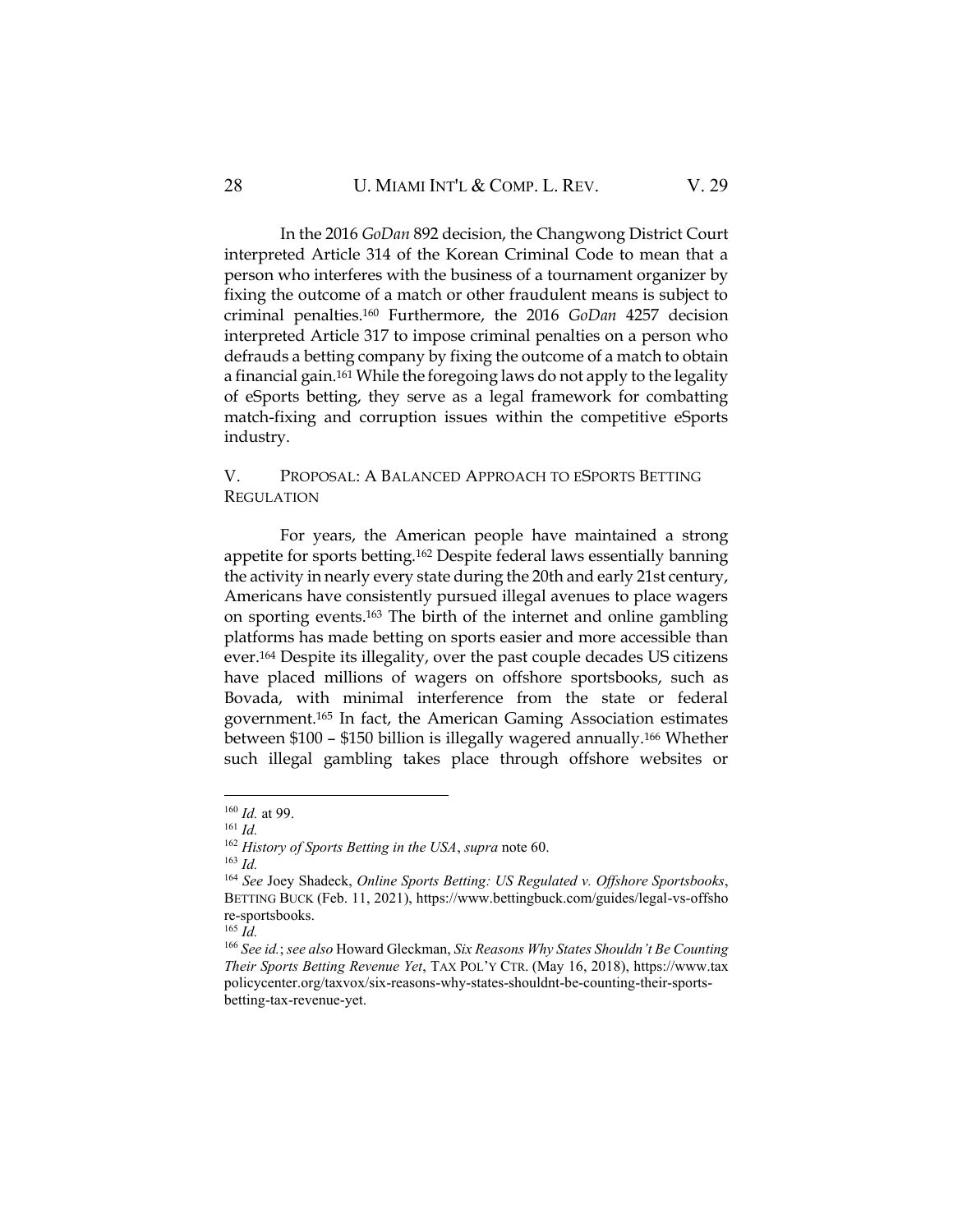neighborhood bookies, this demand could be served by regulated and licensed sportsbooks within the US once favorable legislation is implemented.

eSports' surging popularity in mainstream culture is a phenomenon largely arising from consumers' evolving interests during the digital age. Taken together, eSports' growing popularity and the sports gambling market's increased accessibility has created a worldwide demand for eSports betting.<sup>167</sup> While many states have swiftly approved and enacted sporting betting regulations, few have approved eSports wagering, and some have expressly banned eSports wagering altogether.<sup>168</sup> On the other hand, various foreign jurisdictions have embraced the eSports betting industry and enacted favorable regulatory frameworks accordingly. For state legislatures considering approving eSports betting, these existent frameworks can serve as useful guidelines for administering the most effective laws.

Different states could have varying motivations for driving to approve eSports betting. One of the major incentives for legalized sports betting is the state tax revenue generated from GGR.<sup>169</sup> States with legalized sports betting have experienced steady increases in their total handle and tax revenues.<sup>170</sup> While appealing to consumers is crucial for growing an individual state's gambling market, competing for sportsbooks' business is just as important. For states with existing sports betting tax rates, including eSports as an approved gambling vertical would bolster tax revenues and attract new gaming licensees. However, unlike Isle of Man's extremely operator-friendly tax rates on gross gambling yield (GGY), the current most prominent sports betting states enforce GGR tax rates anywhere between 6.75% - 51%.<sup>171</sup> States pursuing legalized sports betting for the first time should consider enforcing a low-rate tax framework akin to that enforced by Isle of Man.

<sup>167</sup> Booker, *supra* note 101.

<sup>168</sup> *Id.*

<sup>&</sup>lt;sup>169</sup> *Legal Sports Betting Revenue Tracker*, LEGAL SPORTS BETTING (updated Dec. 9, 2020), https://www.legalsportsbetting.com/revenue-tracker/.

<sup>170</sup> *Id.*

<sup>&</sup>lt;sup>171</sup> Ulrik Boesen, *Sports Betting Might Come to a State Near You*, TAX FOUNDATION (Mar. 3, 2020), https://taxfoundation.org/legal-sports-betting-states/.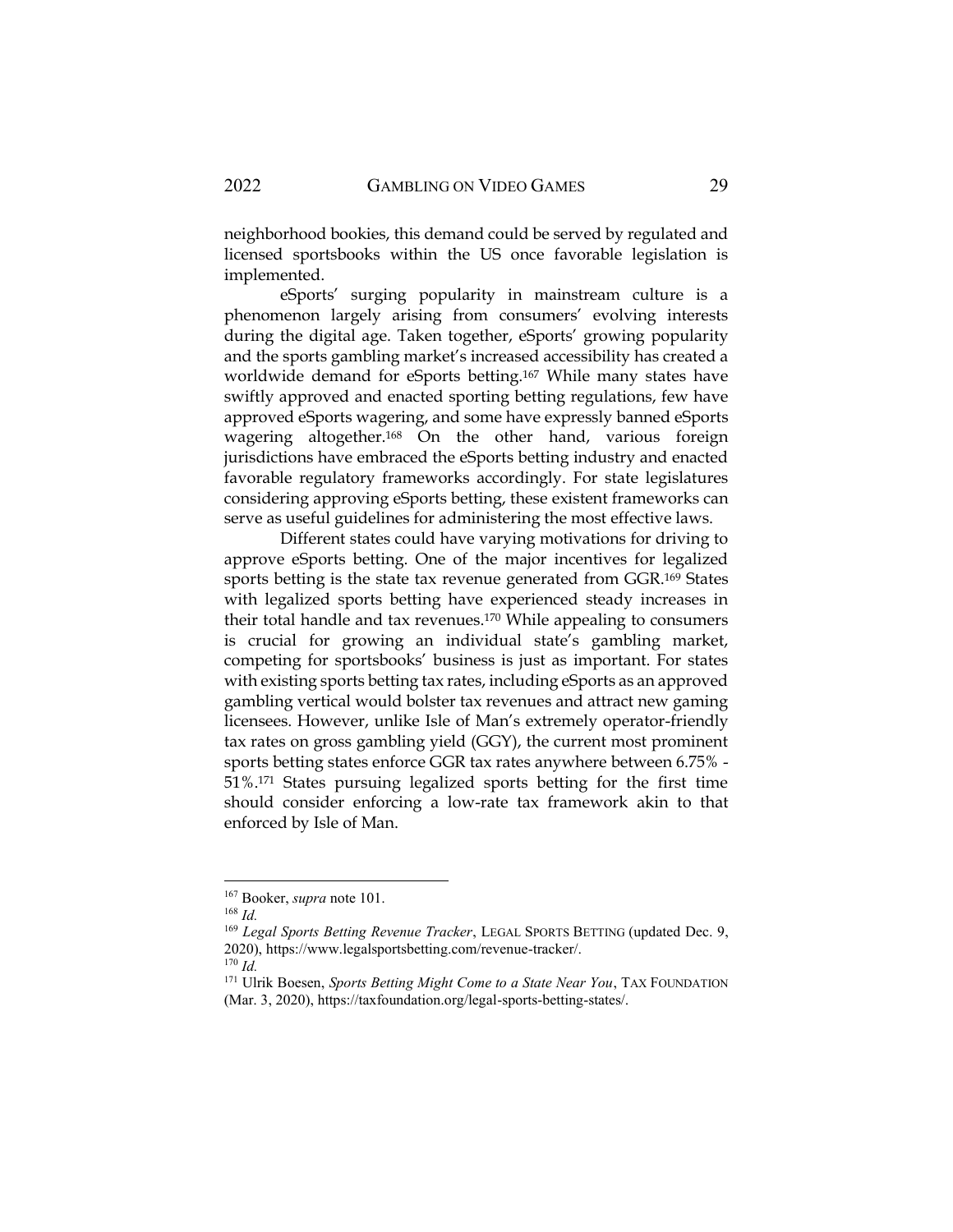Indeed, this legislative framework would sacrifice GGR tax revenue, but it would attract start-up sportsbooks, including eSportsbooks, who seek online gaming licenses. Furthermore, jurisdictions who attract eSportsbooks' business as licensed operators could foster a positive reputation within the eSports community and additionally benefit from economic opportunities such as eSports tournaments and events. The gaming taxes in Isle of Man and Malta have contributed to these jurisdictions' strong competitive edge in licensing remote gaming operators,

especially those serving the eSports market.<sup>172</sup> Although the Wire Act restricts betting operators' ability to receive interstate or remote wagers, low GGR tax regulations and business-friendly laws could at least promote economic activity within individual states.<sup>173</sup> With the eSports gambling market in its infancy, enacting this style of tax structure could be a driving force for building an American hub for the industry.

Individual states should also consider clarifying the statutory definition of "eSports". For example, in the Northern Territory of Australia, eSports official competitions or tournaments are a 'declared sport' for the purposes of bookmaking licenses.<sup>174</sup> This is the only Australian jurisdiction to make such a declaration to date.<sup>175</sup> In many states with legalized sports betting, the current legal status of eSports betting is unclear.<sup>176</sup> For the sake of legal transparency, state legislators should spell out whether professional eSports competitions are recognized as authorized sporting events. Otherwise, legal grey areas will persist and could drive away risk-averse betting companies and gamblers. The UKGC's publications on eSports affairs delivered a

<sup>172</sup> *See* Maria Debrincat, *The New Maltese Gaming Tax Regulations: Has the Competitive Edge Been Retained?*, SIGMA (Nov. 17, 2020), https://www.sigma.com. mt/news/the-new-maltese-gaming-tax-regulations-has-the-competitive-edge-been-ret ained; *see also Esports Entertainment Group Receives Malta Gaming License*, GLOBENEWSWIRE (May 13, 2020), https://www.globenewswire.com/news-release/20 20/05/13/2032575/0/en/Esports-Entertainment-Group-Receives-Malta-Gaming-Lice nse.html*.*

<sup>173</sup> *What Is the Federal Wire Act?*, *supra* note 73.

<sup>174</sup> Coraggio et al*., supra* note 102, at 10.

<sup>175</sup> *Id.*

<sup>176</sup> *Legal Esports Betting*, *supra* note 95.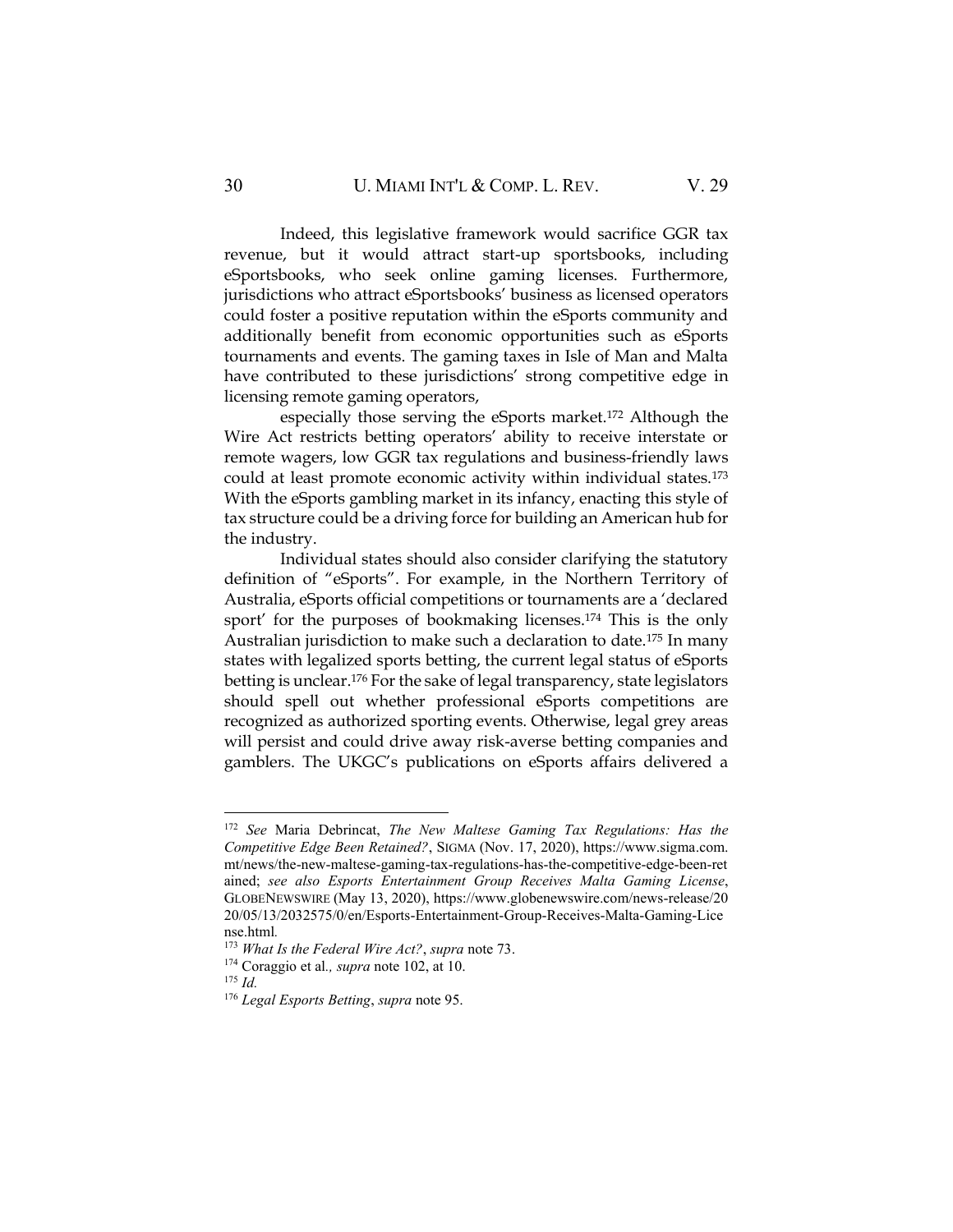transparent report of regulators' perception of the industry.<sup>177</sup> By declaring eSports as an "authorized sporting event" or the statutory equivalent, state lawmakers could simplify the process of expanding existing gambling laws.

Furthermore, gaming commissions in jurisdictions with legalized eSports betting should establish a clear protocol for obtaining eSports gambling licenses. State regulators could require that eSports gambling operators obtain a supplemental license for offering odds on eSports competitions. Although, gaming commissions in Isle of Man and Nevada have successfully administered turnkey gambling licenses, covering all online gambling verticals including eSports.<sup>178</sup> For the sake of logistical convenience, the licensing process would be simplified by enabling a prospective gambling operator to obtain an all-inclusive gaming license.

If a given state is considering approving eSports betting, that state's gaming commission should also consider developing an eSports-focused division to assist in implementing a regulatory framework. Akin to Digital Isle of Man's eSports division, such a department can deliver industry insights and guidance for eSports gambling oversight in ways that experts of traditional betting sports are less capable of providing.<sup>179</sup> Wagering on minors, skins gambling, match and tournament integrity, and eSports governing commissions are all pertinent issues that eSports industry specialists can aid lawmakers and regulators in navigating.<sup>180</sup> For states that embrace eSports wagering, implementing regulations that equally protect and build trust with consumers while also promoting business activity is vital for growing a stable market.

An eSports division within a state's gaming commission could enhance market growth while simultaneously developing a modern regulatory framework. Furthermore, the intricacies of competitive gaming and its contrast from the betting markets of traditional sports present a wide learning curve for major bookmakers.<sup>181</sup> Therefore, a

<sup>177</sup> UKGC, *supra* note 130.

<sup>178</sup> *Nevada Gambling License*, GT OFFSHORE SHIELD, https://offshoreshield.globaltrad ersacademy.org/en/gambling-license/nevada/.

<sup>179</sup> *Esports*, *supra* note 116.

<sup>180</sup> Andrews, *supra* note 84.

<sup>181</sup> Luongo, *supra* note 42.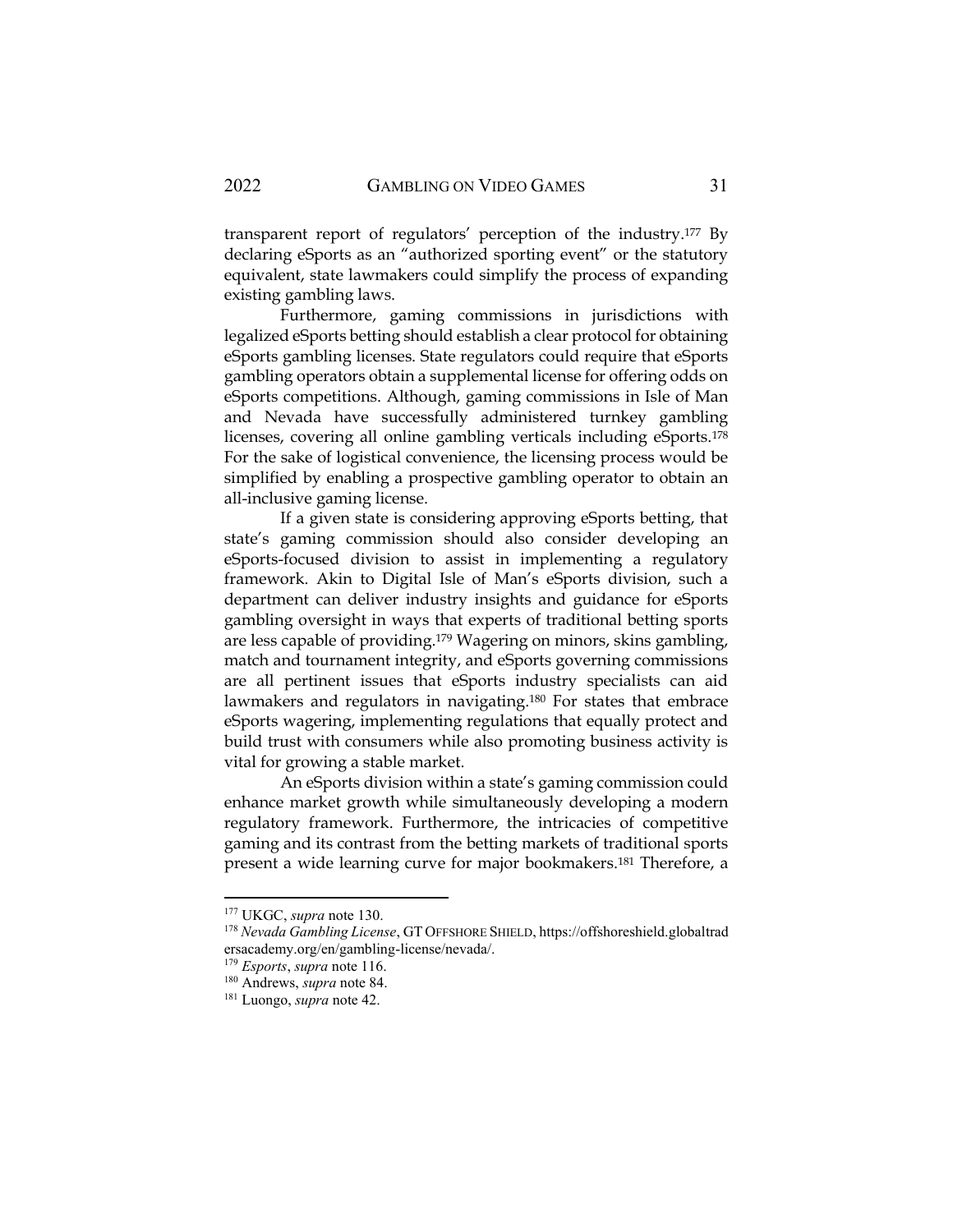knowledgeable eSports division can enlighten unfamiliar bookmakers on eSports betting innovation and offer insights to the market's audience and nuances.<sup>182</sup> By supporting licensed bookmakers who are interested in offering eSports betting, gaming commissions will increase market growth.<sup>183</sup>

People would likely feel more comfortable wagering with eSportsbooks that are regulated by gaming commissions with a deep knowledge of the eSports industry. With dependable regulations, states with legalized eSports betting should see faster market growth than if the activity were stuck in the unregulated sector.<sup>184</sup> Similar to the UKGC's eSports position papers, state gaming commissions should also consider publishing reports on global developments within the eSports industry.<sup>185</sup> With eSports' explosive global growth, the industry is constantly evolving in ways that should demand domestic gambling regulators' attention. To ensure the protection of both gamblers and operators, state regulators must stay informed on the status of significant eSports matches, leagues, and tournaments that are worthy of offering wagering options. If an eSports league is discovered to be riddled with match-fixing, regulators could restrain licensed operators from posting odds for the corrupted league.

A recent example of an eSports betting market suspension came in early 2020 when the results of the NBA 2K20 Players Tournament were leaked online while the wagering market for the contest was still open.<sup>186</sup> While bookmakers were under the impression the tournament would be aired live on ESPN, it was determined that the matches were instead pre-recorded, resulting in a compromised betting market.<sup>187</sup> While gaming commissions do not intend to regulate or interfere with betting activities which do not pose a risk to licensing objectives or consumer protection, the potential for harm from fraudulent eSports contests should not be overlooked.<sup>188</sup>

<sup>188</sup> *See* UKGC, *supra* note 130.

<sup>182</sup> *Id.*

<sup>183</sup> *Id.*

<sup>184</sup> Andrews, *supra* note 84.

<sup>185</sup> UKGC, *supra* note 130.

<sup>186</sup> Joe Streeter, *Betting Markets Suspended on NBA 2K Players Tournament*, SBC AMERICAS (Apr. 7, 2020), https://sbcamericas.com/2020/04/07/nba-2k-players-tourna ment-betting-markets-suspended-after-leaks/. <sup>187</sup> *Id.*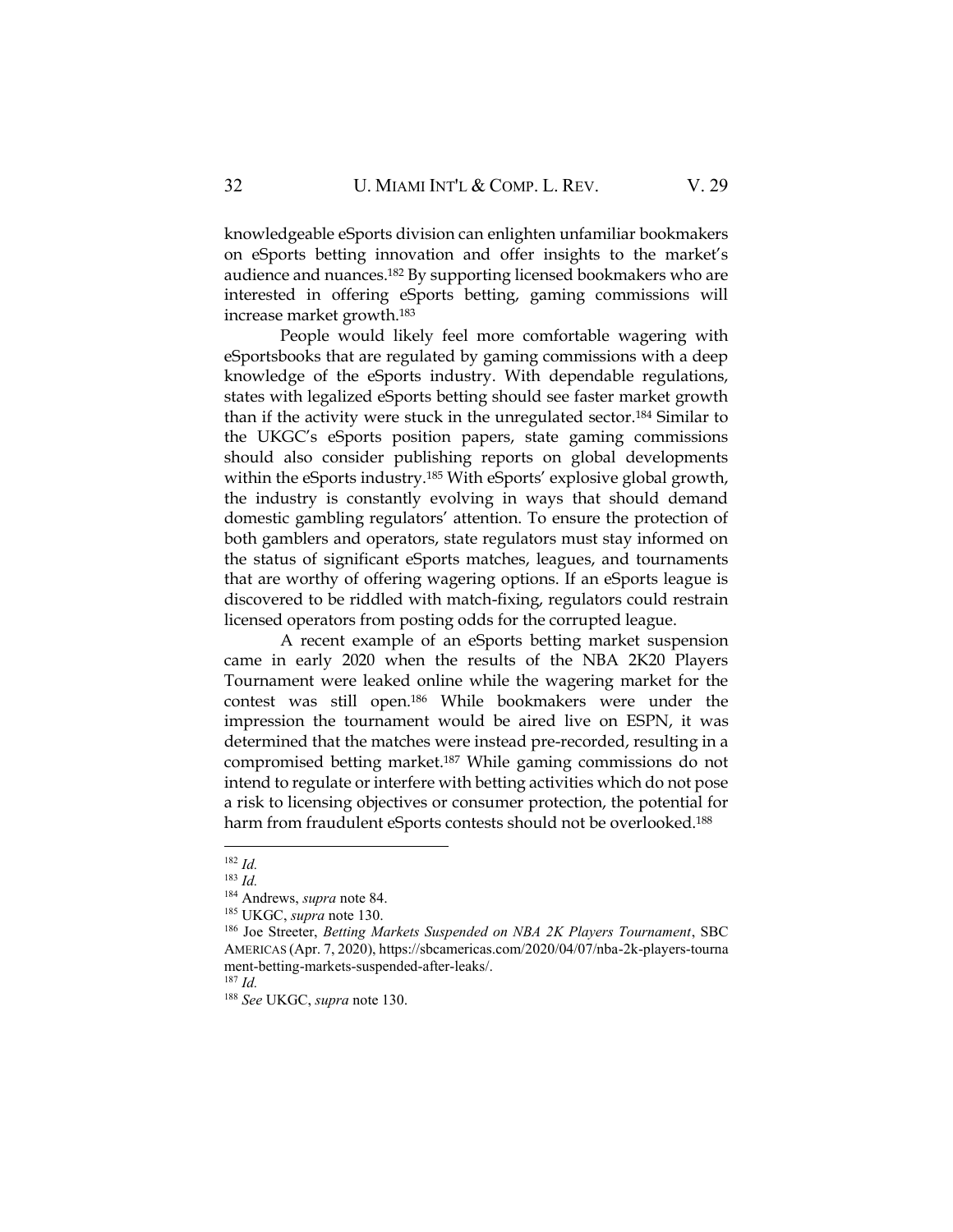Requiring state gaming commissions to establish an exhaustive list of approved eSports contests for gambling operators can be an effective approach for risk mitigation. For a less restrictive approach, state legislators might allow bookmakers to independently decide which contests to offer betting odds for, while requiring the governing body to regularly update a noncompulsory list of approved eSports contests to guide licensees. Another alternative is the method currently employed by the New Jersey Division of Gaming Enforcement (DGE). Prior to accepting wagers on any eSports contest, individual operators must gain approval from the DGE by submitting a request to accept wagers on the specific contest.<sup>189</sup> The New Jersey DGE also publishes an informational report to provide a list of currently approved leagues and events for sports wagering.<sup>190</sup> This submittal process gives the gaming commission an opportunity to perform due diligence on the proposed contest for wagering purposes. And collaborating with associations like the Esports Integrity Commission (ESIC) can give state regulators the confidence and comfort needed to approve eSports betting applications.<sup>191</sup>

Significant factors for approving an eSports contest for wagering include whether a managing body like KeSPA governs an eSports contest's rules and regulations, whether a contest includes competitors under 18 years old, and whether the competition organizer(s) and contest itself have respectable histories of integrity. Enabling gaming commissions to conduct a thorough review of a prospective eSports contest's authenticity prior to approving wagering could enhance business and consumer protection from potentially fraudulent activities.

<sup>189</sup> Field Level Media, *New Jersey Approves Betting On CS:GO Tournament*, REUTERS (Sept. 1, 2020), https://www.reuters.com/article/esports-csgo-wagering-new-jersey/ new-jersey-approves-betting-on-csgo-tournament-idUSFLM9lvSW0.

<sup>190</sup> *See* APPROVED LEAGUES/EVENTS FOR SPORTS WAGERING, N.J. DEP. OF LAW AND PUB. SAFETY, DIV. OF GAMING ENFORCEMENT (updated Jan. 11, 2021), https://www. nj.gov/oag/ge/docs/SportsBetting/ApprovedEventsList.pdf.

<sup>&</sup>lt;sup>191</sup> The ESIC was created to safeguard the integrity of eSports matches. The ESIC builds relationships with publishers, developers, and event organizers to help ensure that important stakeholders like tournament operators, bookmakers, and government officials are abiding by anti-corruption codes and regulations.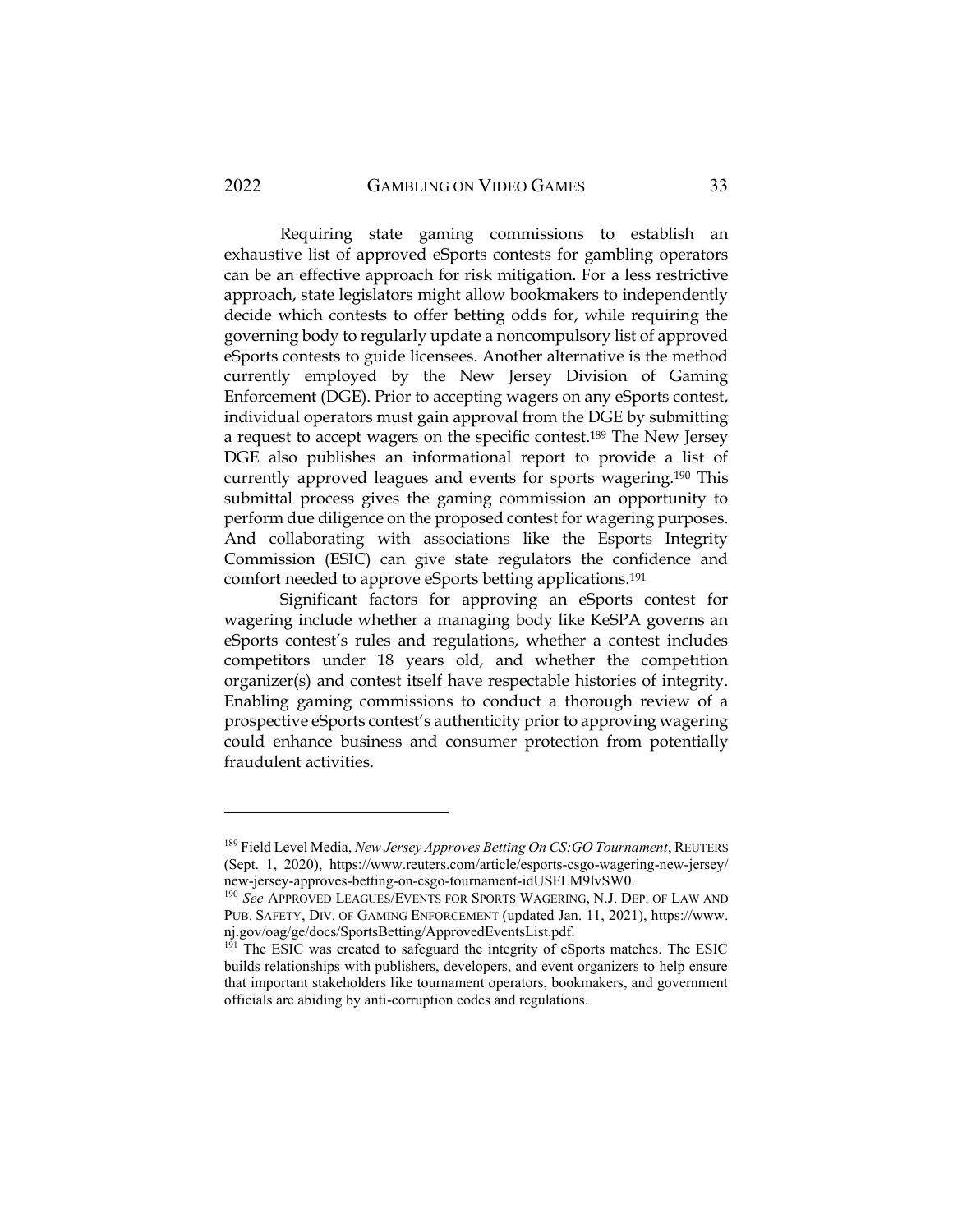An unwavering eSports gambling issue that must be addressed by state legislators is the inclusion of competitors under 18 years of age in eSports contests. Gambling on any sport involving minors is heavily frowned upon in the United States.<sup>192</sup> This principle is exemplified by the fact that neither the federal government nor any state governments allow betting on high school sports.<sup>193</sup> However, eSports is unique in that many of its professional players are younger than 18 years old. Consequently, it is difficult to avoid this issue when regulating eSport betting. As discussed previously in this Note, moral and ethical concerns regarding underaged competitors likely factored into Indiana legislators' decision to illegalize eSports betting altogether. Legislations currently wrestling with the underaged competitor issue might consider the betting laws in foreign jurisdictions like the United Kingdom, Spain and Sweden before completely banning the activity. In support of this notion, consider New Jersey Bill A637 currently being legislated by state officials. Upon passage, this bill would enable New Jersey sportsbooks to accept wagers on approved eSports events, held in the United States or abroad, with the *majority* of competitors over the age of 18.<sup>194</sup> From a gambling perspective, this legal framework would treat eSports in a similar manner to international soccer and Olympic sports where competitors are often under the age of 18.<sup>195</sup> Ultimately, this legislation could set an important precedent by distinguishing betting on high school athletics from betting on professional eSports competitions. Such a distinction might help other American lawmakers navigate this area of friction for legalized eSports betting.

VI. CONCLUSION

The astronomical growth of the eSports industry in the United States has captured the interest of gambling companies and regulators

<sup>192</sup> *See* Andrews, *supra* note 86.

<sup>193</sup> *Id.*

<sup>194</sup> N.J. A637, 219th Leg., 637th Assemb., Reg. Sess. (N.J. 2020), https://legiscan .com/NJ/text/A637/2020.

<sup>195</sup> Mike Epifani, *New Jersey Esports Betting: Where and How You Can Bet on Esports*, GAMING TODAY (Feb. 1, 2021), https://www.gamingtoday.com/news/newjersey-esports-betting/.